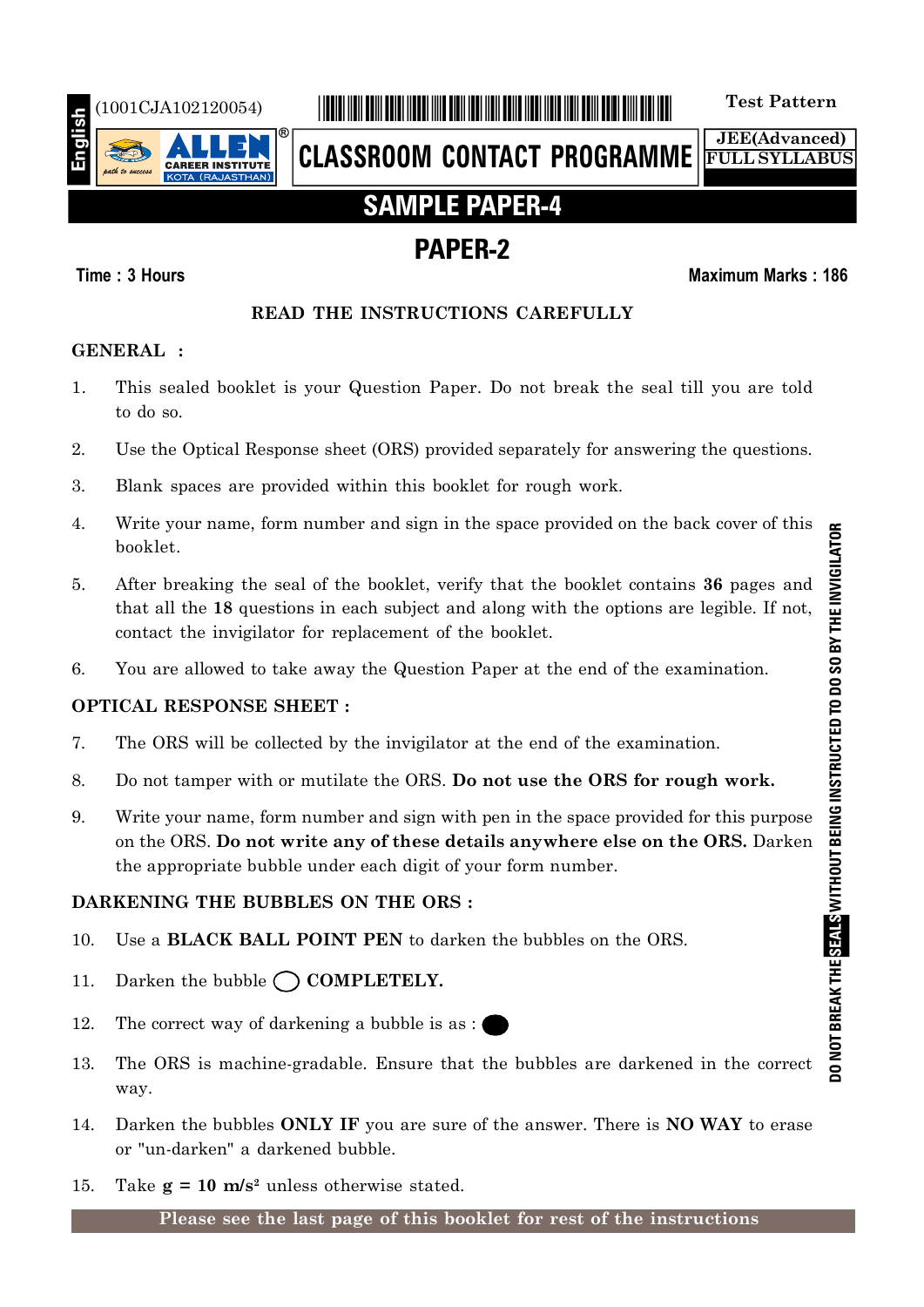ALLEN\_

| <b>SOME USEFUL CONSTANTS</b> |                                                                                                               |                                                                             |  |  |  |  |
|------------------------------|---------------------------------------------------------------------------------------------------------------|-----------------------------------------------------------------------------|--|--|--|--|
|                              | $H = 1$ , $B = 5$ , $C = 6$ , $N = 7$ , $O = 8$ , $F = 9$ , $Al = 13$ , $P = 15$ , $S = 16$ ,<br>Atomic No. : |                                                                             |  |  |  |  |
|                              | $Cl = 17$ , $Br = 35$ , $Xe = 54$ , $Ce = 58$                                                                 |                                                                             |  |  |  |  |
| Atomic masses :              |                                                                                                               | $H = 1$ , Li = 7, B = 11, C = 12, N = 14, O = 16, F = 19, Na = 23, Mg = 24, |  |  |  |  |
|                              |                                                                                                               | Al = 27, P = 31, S = 32, Cl = 35.5, Ca=40, Fe = 56, Br = 80, I = 127,       |  |  |  |  |
|                              | $Xe = 131$ , Ba=137, Ce = 140,                                                                                |                                                                             |  |  |  |  |
| Boltzmann constant           |                                                                                                               | $k = 1.38 \times 10^{-23} \text{ J} \text{K}^{-1}$                          |  |  |  |  |
| Coulomb's law constant       |                                                                                                               | $\frac{1}{4\pi\epsilon_0}$ = 9 × 10 <sup>9</sup>                            |  |  |  |  |
|                              | Universal gravitational constant                                                                              | $G = 6.67259 \times 10^{-11} \text{ N} - \text{m}^2 \text{ kg}^{-2}$        |  |  |  |  |
| Speed of light in vacuum     |                                                                                                               | $c = 3 \times 10^8 \text{ ms}^{-1}$                                         |  |  |  |  |
|                              | Stefan-Boltzmann constant                                                                                     | $\sigma = 5.67 \times 10^{-8}$ Wm <sup>-2</sup> -K <sup>-4</sup>            |  |  |  |  |
|                              | Wien's displacement law constant                                                                              | $b = 2.89 \times 10^{-3} \text{ m-K}$                                       |  |  |  |  |
| Permeability of vacuum       |                                                                                                               | $\mu_0 = 4\pi \times 10^{-7} \text{ NA}^{-2}$                               |  |  |  |  |
| Permittivity of vacuum       |                                                                                                               | $\epsilon_0 = \frac{1}{\mu_0 c^2}$                                          |  |  |  |  |
| <b>Planck constant</b>       |                                                                                                               | $h = 6.63 \times 10^{-34}$ J-s                                              |  |  |  |  |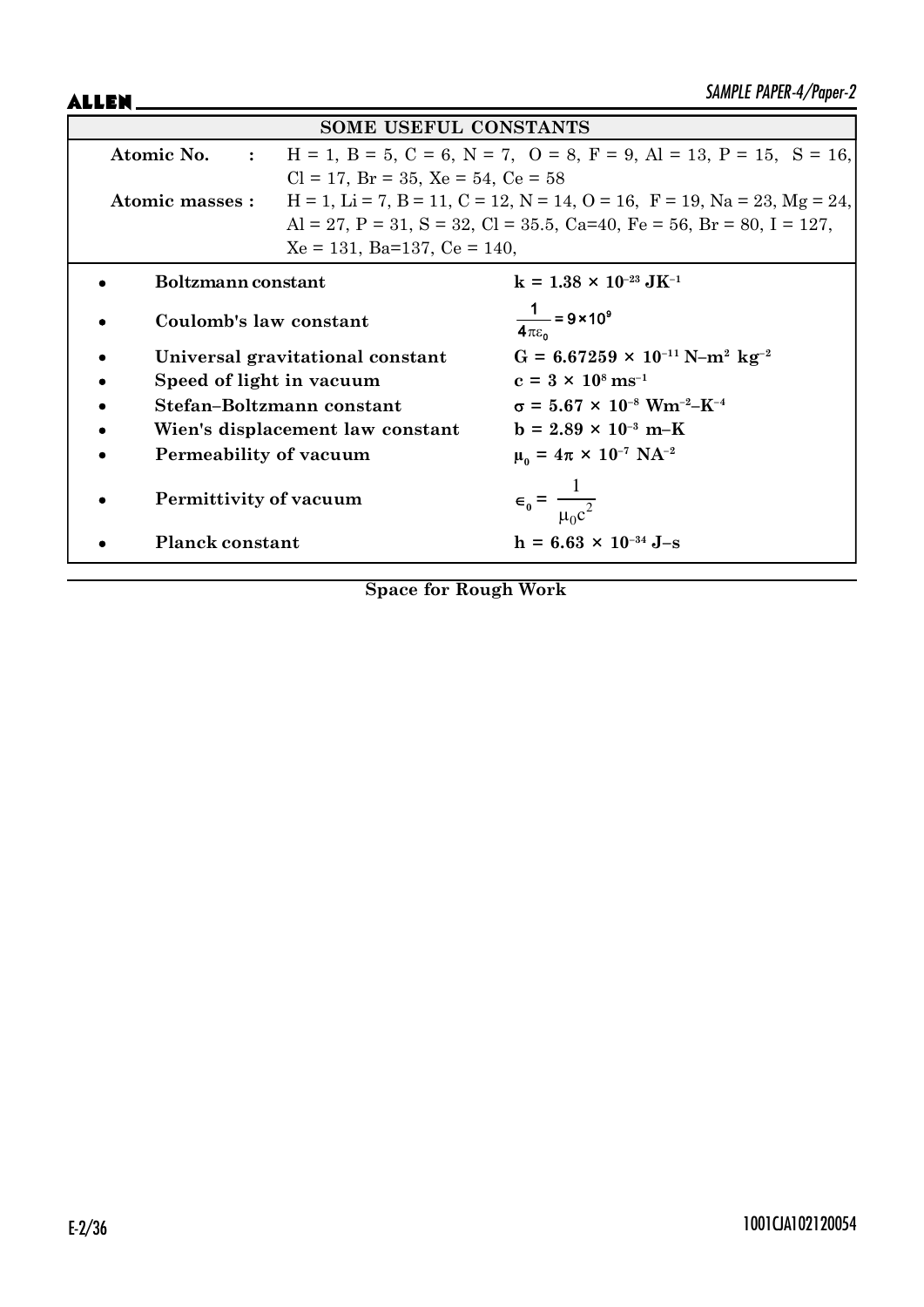**HAVE CONTROL** o **HAVE PATIENCE** o **HAVE CONFIDENCE 100% SUCCESS**

# **BEWARE OF NEGATIVE MARKING**

### **PART-1 : PHYSICS**

### **SECTION-I(i) : (Maximum Marks: 32)**

- This section contains **EIGHT** questions.
- Each question has **FOUR** options for correct answer(s). **ONE OR MORE THAN ONE** of these four option(s) is (are) correct option(s).
- For each question, choose the correct option(s) to answer the question.
- Answer to each question will be evaluated according to the following marking scheme: *Full Marks* : +4 If only (all) the correct option(s) is (are) chosen.
	- *Partial Marks* : +3 If all the four options are correct but ONLY three options are chosen.

*Partial Marks* : +2 If three or more options are correct but ONLY two options are chosen, both of which are correct options.

*Partial Marks* : +1 If two or more options are correct but ONLY one option is chosen and it is a correct option.

*Zero Marks* : 0 If none of the options is chosen (i.e. the question is unanswered). *Negative Marks* : –1 In all other cases.

- z **For Example :** If first, third and fourth are the **ONLY** three correct options for a question with second option being an incorrect option; selecting only all the three correct options will result in +4 marks. Selecting only two of the three correct options (e.g. the first and fourth options), without selecting any incorrect option (second option in this case), will result in  $+2$  marks. Selecting only one of the three correct options (either first or third or fourth option), without selecting any incorrect option (second option in this case), will result in +1 marks. Selecting any incorrect option(s) (second option in this case), with or without selection of any correct option(s) will result in  $-1$  marks.
- **1.** A block of mass m is placed on another block of mass 2m as shown. A horizontal force F acts on the block m at height '2b' without any relative motion between blocks. If  $F_{min}$  is minimum force for topple the block, a is acceleration of 2m and f is friction between blocks then

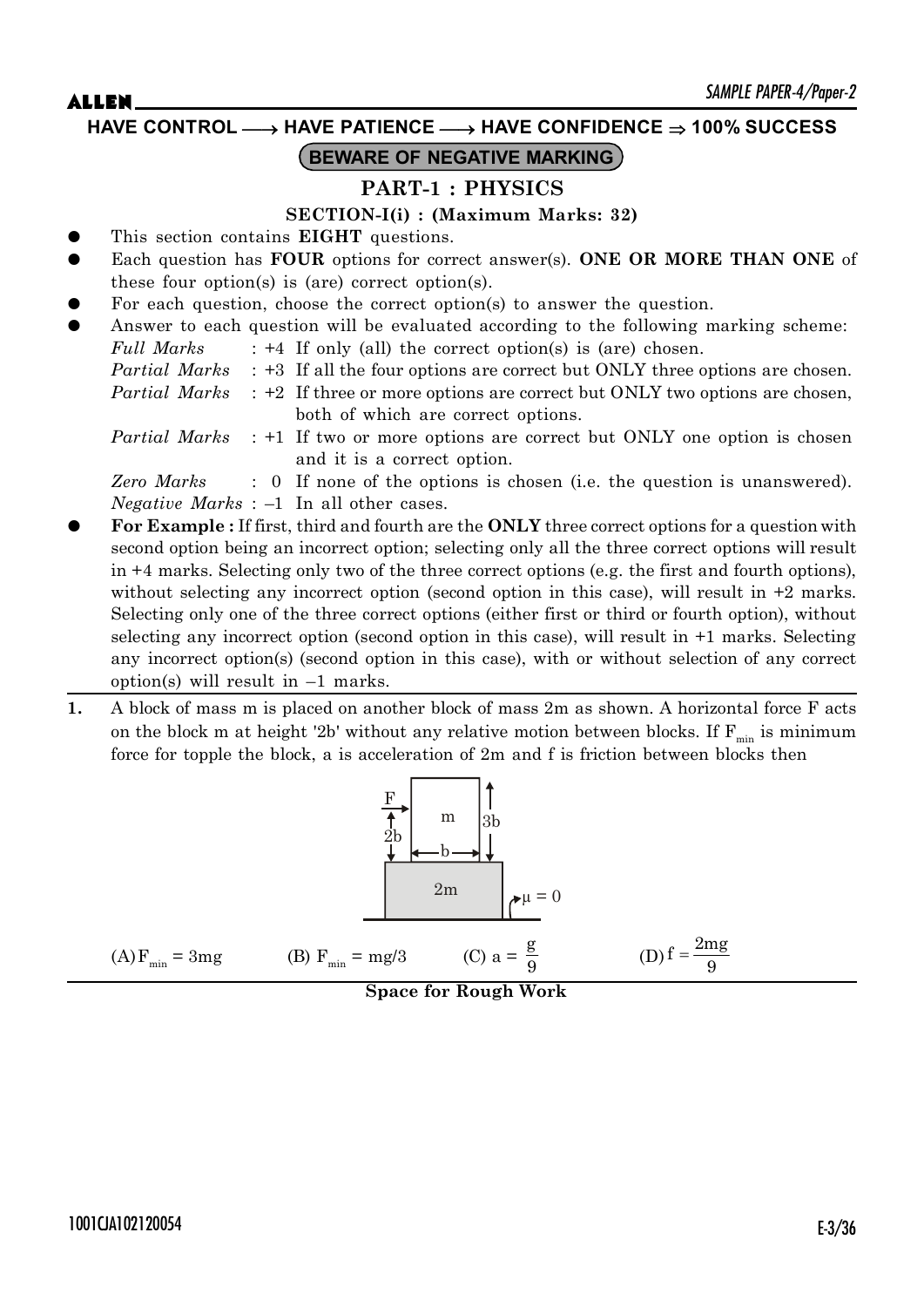**2.** When a capillary tube of radius r is dipped in a liquid of density  $\rho$  and surface tension T, then liquid rises to height h above the liquid level. If angle of contact between liquid and tube is 60°, then



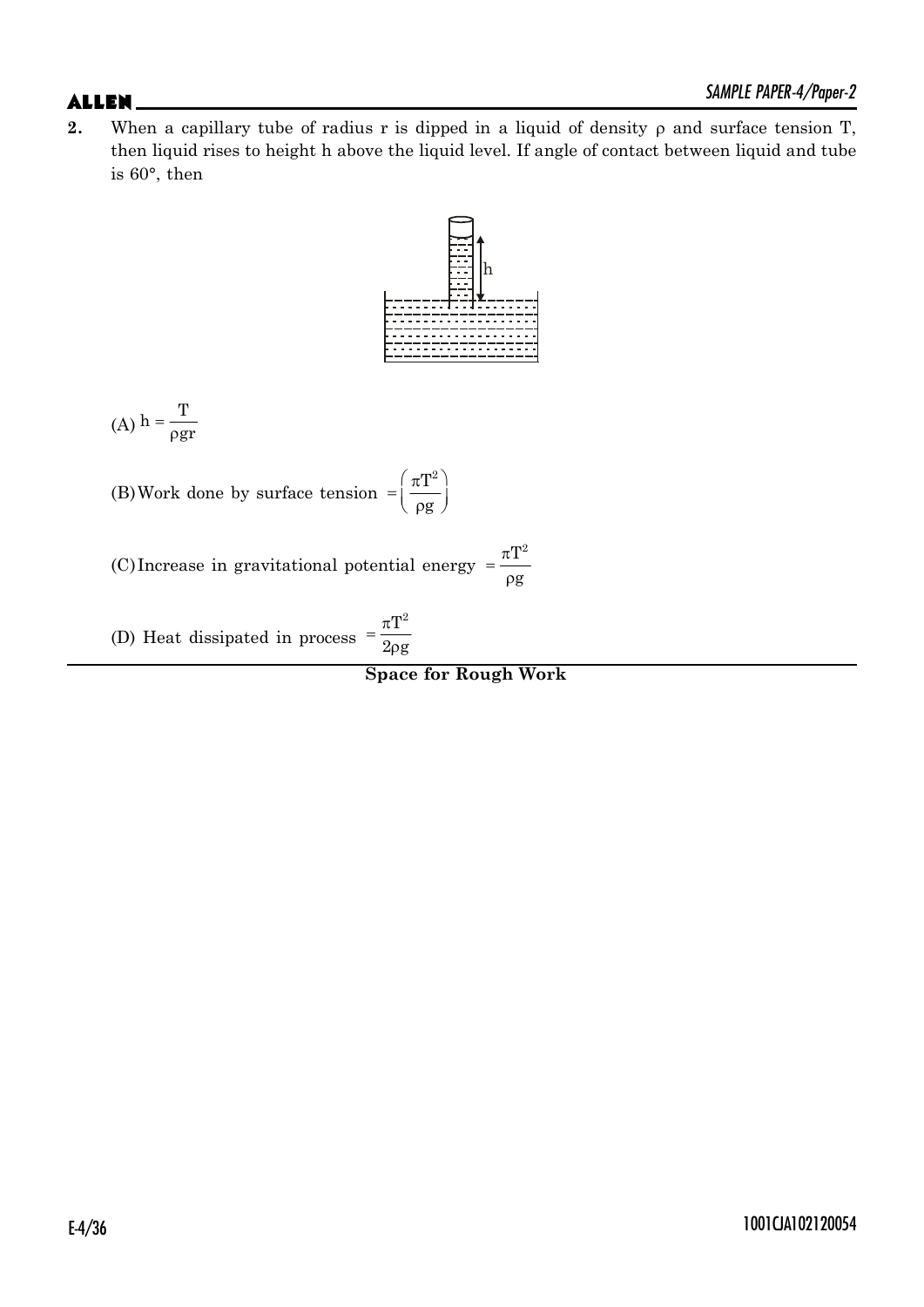**3.** A disc of mass m is connected with an ideal spring of stiffness k is released from the unstretched position of the spring. The disc rolls down the inclined plane without slipping. Then



**Space for Rough Work**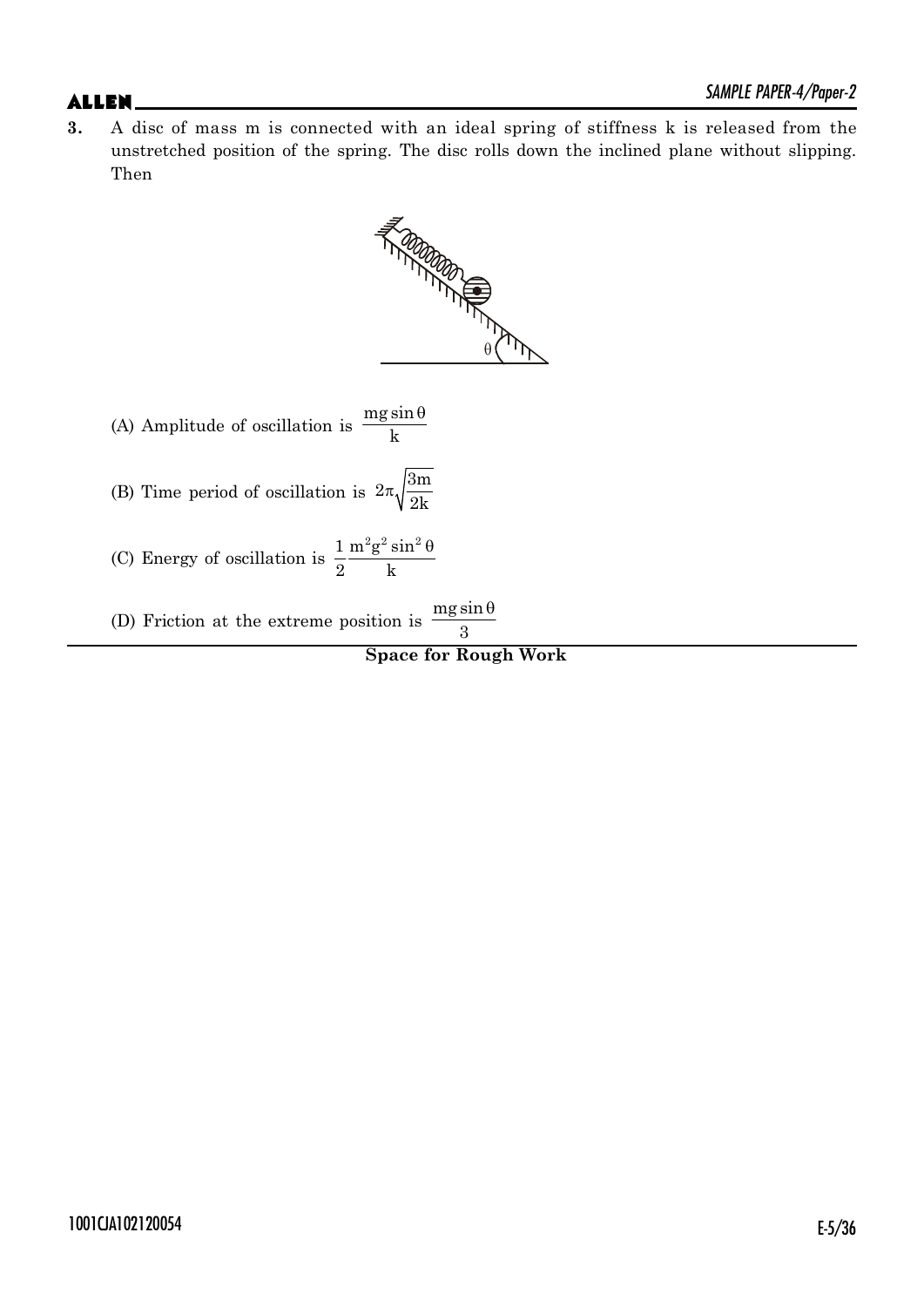**4.** A part of circuit is shown in figure, then choose the **CORRECT** options.



(A) Current in  $2\Omega$  is  $2A$ 

$$
(B) VG - VH = 3V
$$

- (C) Power consumed by cell B is 10 watt
- (D) Terminal voltage across cell A is 1 volt
- **5.** In a vernier callipers having 10 vsd, the vernier constant is 0.1 mm. When the jaws are closed, zero of vernier lies to the left of zero of main and  $7<sup>th</sup>$  vsd coincides with a main scale division. When a cylinder is placed between the jaws the main scale reading was 7.7 cm and vernier scale read 8 division. Then

 $(A)$ Zero error is  $(+ 0.7)$  mm  $(B)$  Zero error is  $(-0.3)$ mm

- 
- (C)Diameter of cylinder is 7.81 cm (D) Diameter of cylinder is 7.71 cm
	-
- **6.** A particle of mass 1 kg moves along x-axis in a conservative force field. It's potential energy is given by  $U(x) = 2x^3 - 9x^2 + 12x$ , where all quantities are in S.I. unit. Then select the **CORRECT** statement.

(A) Equilibrium positions are  $x = 1$  m and  $x = 2m$ 

- (B) At  $x = 0$  force is along  $(-x)$  direction
- (C) Particle can perform oscillatory motion about  $x = 2$  m
- (D) For performing oscillatory motion, total mechanical energy should be less the 4J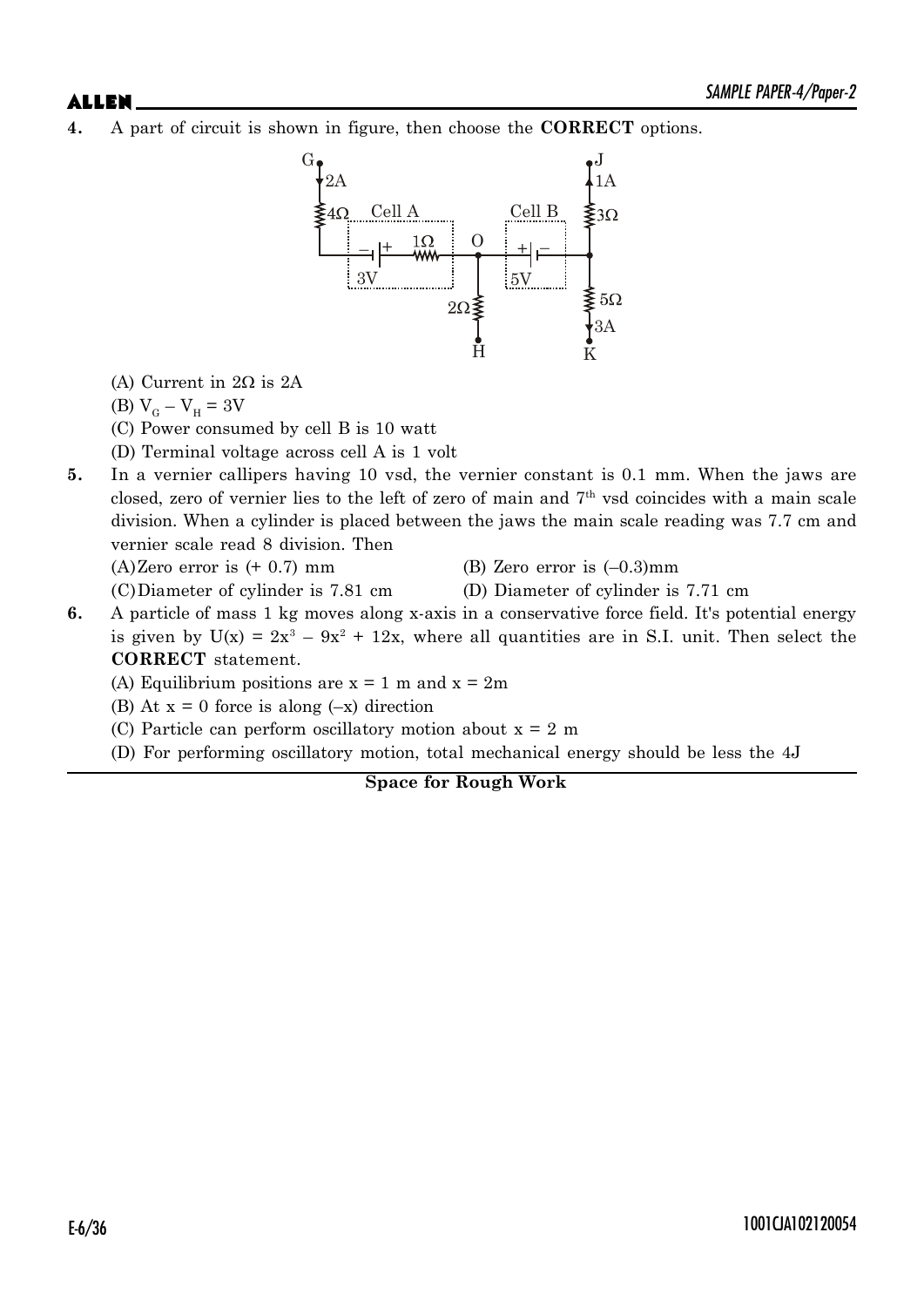- **7.** In a photoelectric tube, when the wavelength of incident radiation is halved, the stopping potential increases by 1V. But when wavelength of incident radiation is increased by 100 nm, the stopping potential is halved.
	- (A) The original stopping potential is 0.15 V (approx.)
	- (B) The original wavelength is 1240 nm.
	- (C) The work function is 0.85 eV (approx.)
	- (D) The stopping potential in  $1^{st}$  situation is 1.95 V (approx.)
- **8.** A rectangular coil in the plane of the page has dimension a and b. A long wire that carries a current I = 2t is placed directly on the coil as shown. Choose the **CORRECT** options.

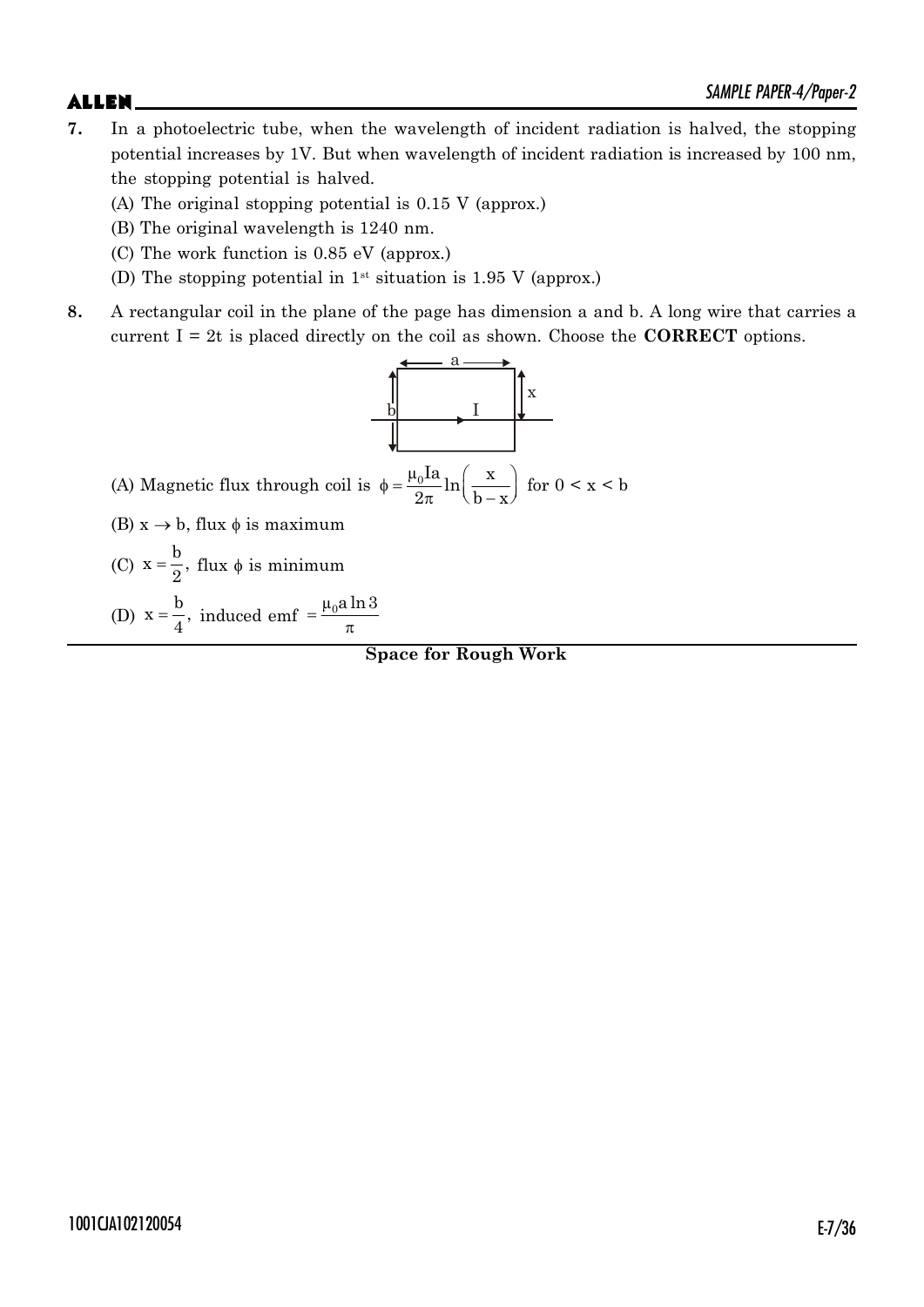$\mathsf{ALLEN}$   $\blacksquare$ 

### **SECTION–I(ii) : (Maximum Marks : 12)**

- z This section contains **TWO** List-Match sets.
- Each List-Match set has **Two** Multiple Choice Questions.
- z Each List-Match set has two lists : **List-I** and **List-II**
- **List-I** has **Four** entries (I), (II), (III) and (IV) and **List-II** has  $\textbf{Six}$  entries (P), (Q), (R), (S), (T) and (U)
- z **FOUR** options are given in each Multiple Choice Question based on **List-I** and **List-II** and **ONLY ONE** of these four options satisfies the condition asked in the Multiple Choice Question.
- Answer to each question will be evaluated according to the following marking scheme : *Full Marks* : +3 If ONLY the option corresponding to the correct combination is chosen.

*Zero Marks* : 0 If none of the options is chosen (i.e., the question is unanswered); *Negative Marks* : –1 In all other cases

### **Paragraph for Q. 9 and Q. 10**

When a point object, in a medium of refractive index  $\mu_2$  is observed by an observer in medium of refractive index  $\mu_1$ , along the normal incidence, then apparent distance

ª º  $= \mu_1 \left[ \frac{A}{\mu_1} + \frac{J}{\mu_2} \right].$  $\mu_1 \Big| \frac{\mathbf{x}}{n} + \frac{\mathbf{y}}{n}$  $\mu_1$   $\mu$ . Hence, velocity of image of object as directly seen by observer is

$$
\nu=\mu_1\Bigg[\frac{1}{\mu_1}\cdot\frac{dx}{dt}+\frac{1}{\mu_2}\frac{dy}{dt}\Bigg]
$$



**Space for Rough Work**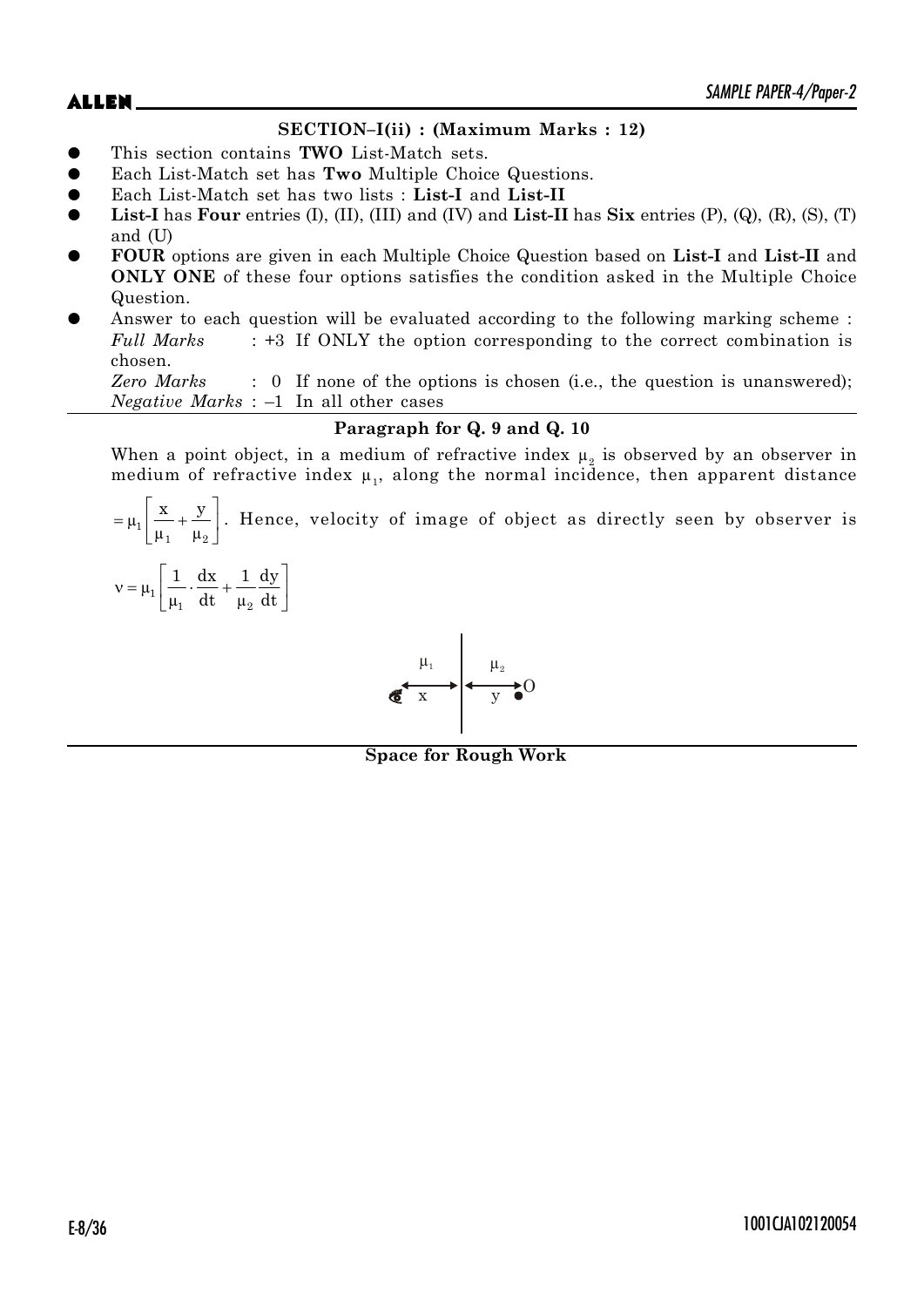# **9. Answer the following by appropriately matching the lists based on the information given in the paragraph.**

A bird in air is diving vertically over a tank with speed 6 m/s and a fish in the tank is rising upward along the same line with speed 4 m/sec. Base of tank is silvered. [Take  $\mu = 4/3$ ]



| (I)<br>(II) | List-I<br>Speed of the image of fish as seen by bird directly<br>Speed of image of fish formed after reflection from the<br>mirror as seen by bird |                                                                                       | (P)<br>(Q) | $List-II$<br>$3 \text{ m/s}$<br>$4 \text{ m/s}$ |
|-------------|----------------------------------------------------------------------------------------------------------------------------------------------------|---------------------------------------------------------------------------------------|------------|-------------------------------------------------|
|             | (III) Speed of image of bird relative to fish looking upwards                                                                                      |                                                                                       |            | (R) $\frac{9}{2}$ m/s                           |
|             | Speed of image of bird relative to the fish looking<br>downward in the mirror                                                                      |                                                                                       | (S)        | $9 \text{ m/s}$                                 |
|             |                                                                                                                                                    |                                                                                       | (T)        | $12 \text{ m/s}$                                |
|             |                                                                                                                                                    |                                                                                       |            | (U) $\frac{17}{2}$ m/s                          |
|             | (A) $I \rightarrow S$ ; $II \rightarrow P$ ; $III \rightarrow T$ , $IV \rightarrow R$                                                              | $(B) I \rightarrow S$ ; $II \rightarrow P$ ; $III \rightarrow T$ , $IV \rightarrow Q$ |            |                                                 |
|             | (C) I $\rightarrow$ U; II $\rightarrow$ P; III $\rightarrow$ S, IV $\rightarrow$ Q                                                                 | (D) $I \rightarrow U$ ; $II \rightarrow P$ ; $III \rightarrow T$ , $IV \rightarrow R$ |            |                                                 |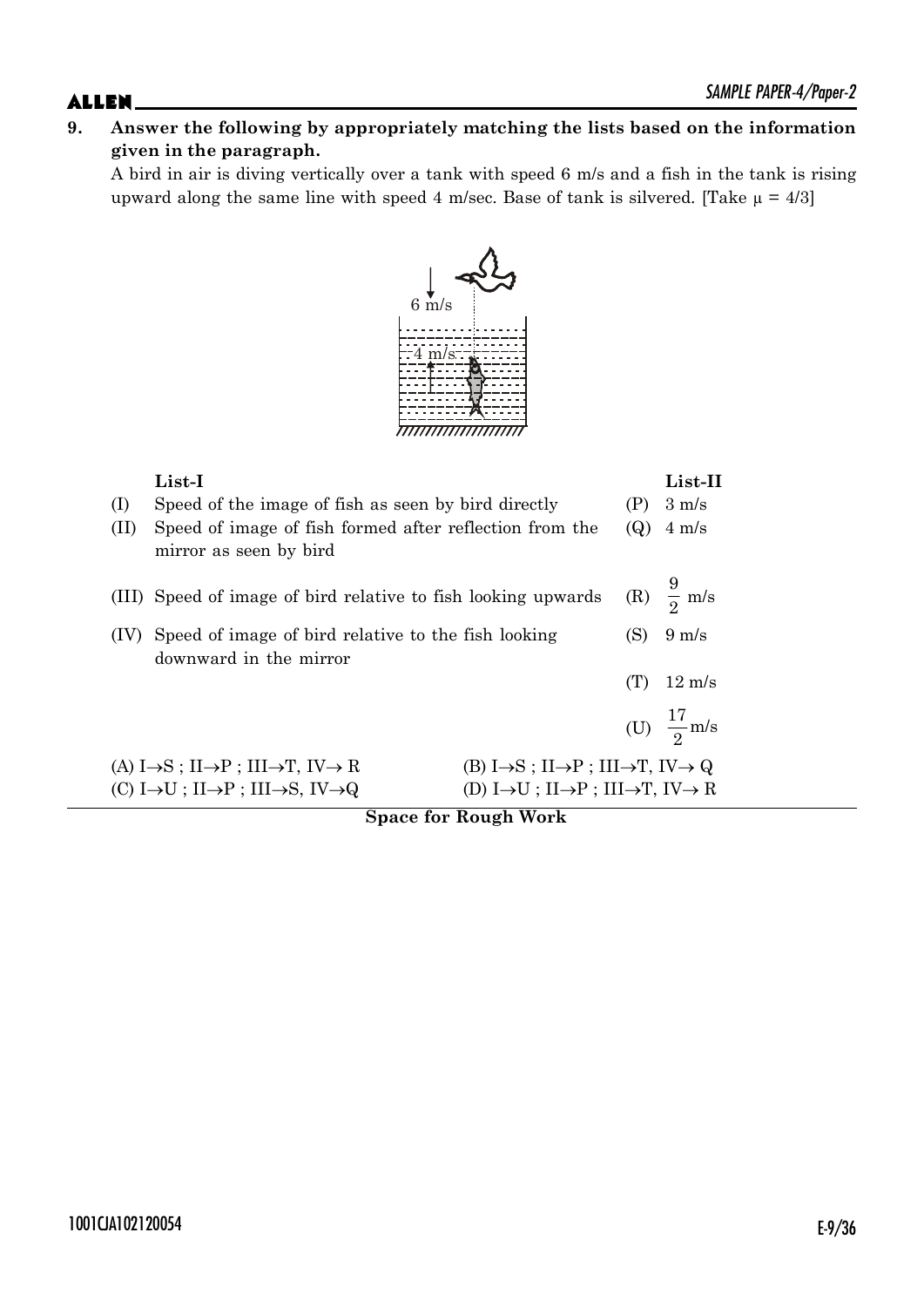# **10. Answer the following by appropriately matching the lists based on the information given in the paragraph.**

A bird in air is diving vertically over a tank with speed 6 m/s and a fish in the tank is also diving downwards along the same line with 4 m/sec. Base of tank is silvered. [Take  $\mu = 4/3$ ]



| (I)<br>(II) | List-I<br>Speed of the image of fish as seen by bird directly<br>Speed of image of fish formed after reflection from the<br>mirror as seen by bird                                                                                                                                                                                                             | (P)<br>(Q) | List-II<br>$3 \text{ m/s}$<br>$4 \text{ m/s}$ |  |
|-------------|----------------------------------------------------------------------------------------------------------------------------------------------------------------------------------------------------------------------------------------------------------------------------------------------------------------------------------------------------------------|------------|-----------------------------------------------|--|
|             | (III) Speed of image of bird relative to fish looking upwards                                                                                                                                                                                                                                                                                                  |            | (R) $\frac{9}{2}$ m/s                         |  |
|             | Speed of image of bird relative to the fish looking                                                                                                                                                                                                                                                                                                            |            |                                               |  |
|             | downward in the mirror                                                                                                                                                                                                                                                                                                                                         | (T)        | $12 \text{ m/s}$                              |  |
|             |                                                                                                                                                                                                                                                                                                                                                                |            | (U) $\frac{17}{2}$ m/s                        |  |
|             | $(B) I \rightarrow P$ ; II $\rightarrow$ S; III $\rightarrow$ Q, IV $\rightarrow$ U<br>(A) $I \rightarrow S$ ; $II \rightarrow P$ ; $III \rightarrow T$ , $IV \rightarrow R$<br>(D) $I \rightarrow P$ ; $II \rightarrow S$ ; $III \rightarrow Q$ , $IV \rightarrow T$<br>(C) $I \rightarrow P$ ; $II \rightarrow S$ ; $III \rightarrow R$ , $IV \rightarrow T$ |            |                                               |  |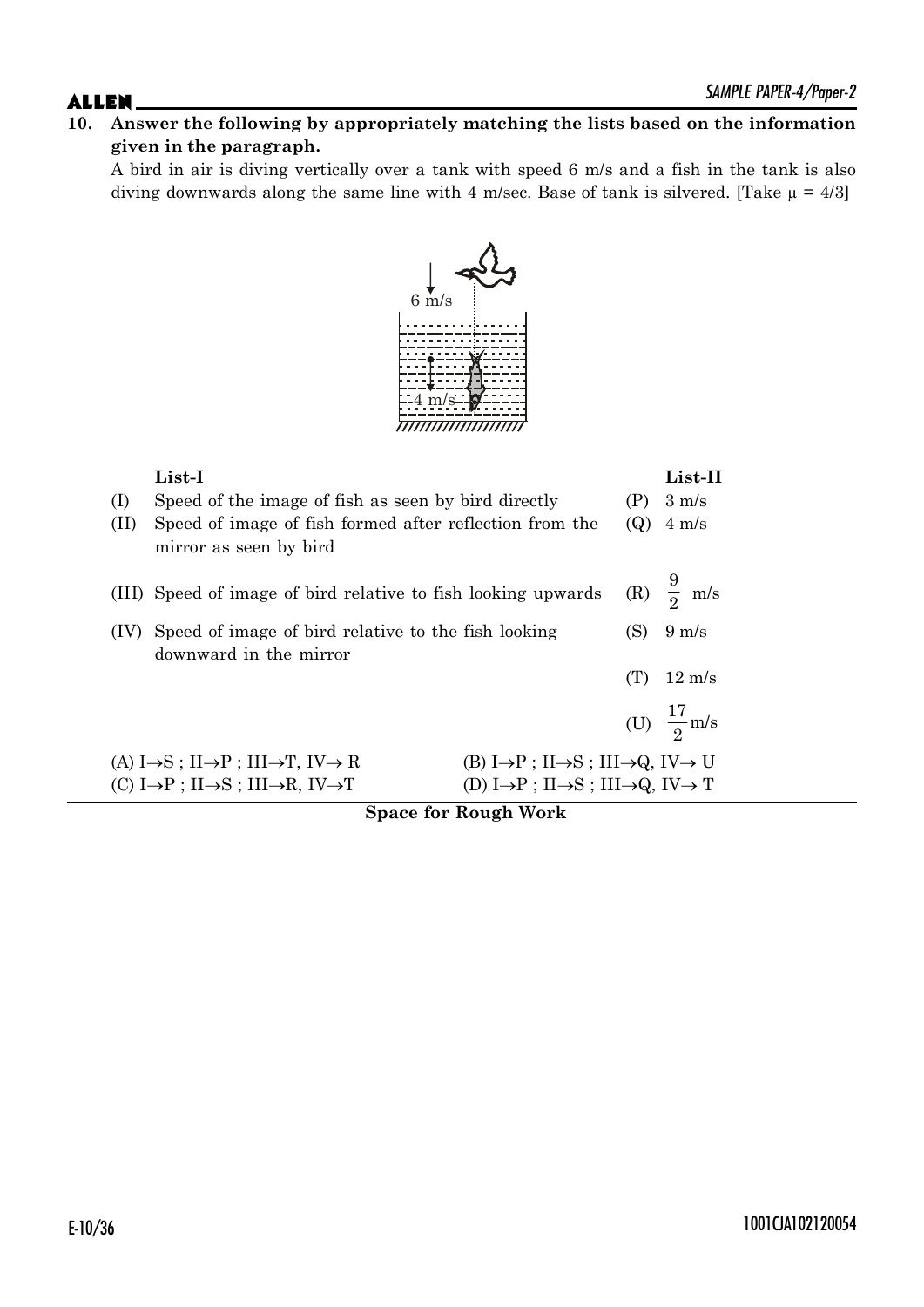# **Paragraph for Q. 11 and Q. 12**

From first law of thermodyanamics, if some quantity of heat (Q) is supplied to a system capable of doing external work (W), then the quantity of heat absorbed by the system is equal to the sum of the increase in the internal energy  $(\Delta U)$  of the system and the work done by the system

$$
Q = W + \Delta U
$$

Also for an ideal gas  $\Delta U = \frac{f}{c} nR\Delta T$ 2  $\Delta U = \frac{1}{2} n R \Delta T$  where  $\Delta T$ : increase in temp and f : degree of freedom,

Work done by force  $W = \int \vec{F} \cdot d\vec{s}$ , work done by gas  $= \int p \cdot dv$  and gravitational potential

energy = mgh. Take  $R = \frac{25}{3}$ J / mol – K 3 ,  $g = 10$  m/s<sup>2</sup>

### **11. Answer the following by appropriately matching the lists based on the information given in the paragraph.**

The piston of mass 1kg and area of cross section 1  $\text{cm}^2$  is attached with a cylinder as shown. The piston and cylinder are thermally insulated and contain 2 mole of an ideal monoatomic gas. If piston is free to move and temp of gas is increased by 60 K, choose the correct match.



|      | $List-I$                                                                           |                                                                                       |     | List-II  |
|------|------------------------------------------------------------------------------------|---------------------------------------------------------------------------------------|-----|----------|
| (1)  | Work done by gas                                                                   |                                                                                       |     | $\theta$ |
| (11) | Increase in internal energy of gas                                                 |                                                                                       | (Q) | 500J     |
|      | (III) Heat supplied to the gas                                                     |                                                                                       | (R) | 1000 J   |
| (IV) | Increase in gravitational potential energy of piston                               |                                                                                       | (S) | 1500 J   |
|      |                                                                                    |                                                                                       | (T) | 2000 J   |
|      |                                                                                    |                                                                                       | (U) | 2500 J   |
|      | (A) I $\rightarrow$ R; II $\rightarrow$ S; III $\rightarrow$ T; IV $\rightarrow$ Q | (B) $I \rightarrow Q$ ; II $\rightarrow R$ ; III $\rightarrow S$ ; IV $\rightarrow U$ |     |          |
|      | (C) I $\rightarrow$ R; II $\rightarrow$ S; III $\rightarrow$ U; IV $\rightarrow$ Q | (D) I $\rightarrow$ R; II $\rightarrow$ S; III $\rightarrow$ U; IV $\rightarrow$ T    |     |          |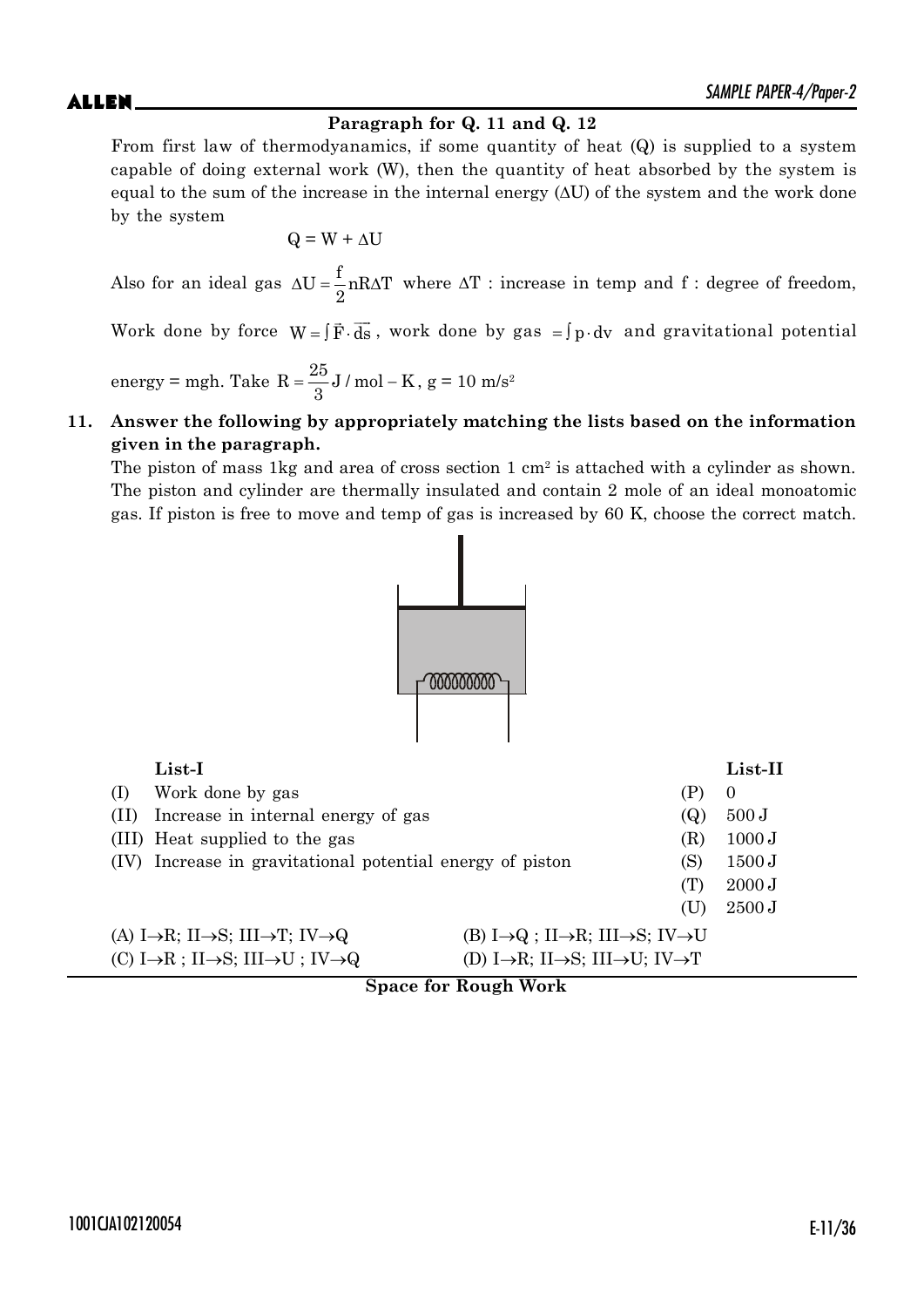# **12. Answer the following by appropriately matching the lists based on the information given in the paragraph.**

The piston of mass 1kg and area of cross section 1 cm<sup>2</sup> is attached with a cylinder as shown. The piston and cylinder are thermally insulated and contain 2 mole of an ideal monoatomic gas. If piston is fixed and temp of gas is increased by 60 K, choose the correct match.



| $List-I$                                                                                                                                                                 |     | List-II  |
|--------------------------------------------------------------------------------------------------------------------------------------------------------------------------|-----|----------|
| Work done by gas<br>(1)                                                                                                                                                  | (P) | $\theta$ |
| Increase in internal energy of gas<br>(11)                                                                                                                               | (Q) | 500J     |
| (III) Heat supplied to the gas                                                                                                                                           | (R) | 1000 J   |
| Increase in gravitational potential energy of piston<br>(IV)                                                                                                             | (S) | 1500 J   |
|                                                                                                                                                                          | (T) | 2000 J   |
|                                                                                                                                                                          | (U) | 2500 J   |
| (A) I $\rightarrow$ P; II $\rightarrow$ P; III $\rightarrow$ S; IV $\rightarrow$ S<br>(B) I $\rightarrow$ P; II $\rightarrow$ Q; III $\rightarrow$ S; IV $\rightarrow$ P |     |          |
| (D) I $\rightarrow$ P; II $\rightarrow$ S; III $\rightarrow$ S; IV $\rightarrow$ P<br>(C) I $\rightarrow$ P; II $\rightarrow$ S; III $\rightarrow$ P; IV $\rightarrow$ S |     |          |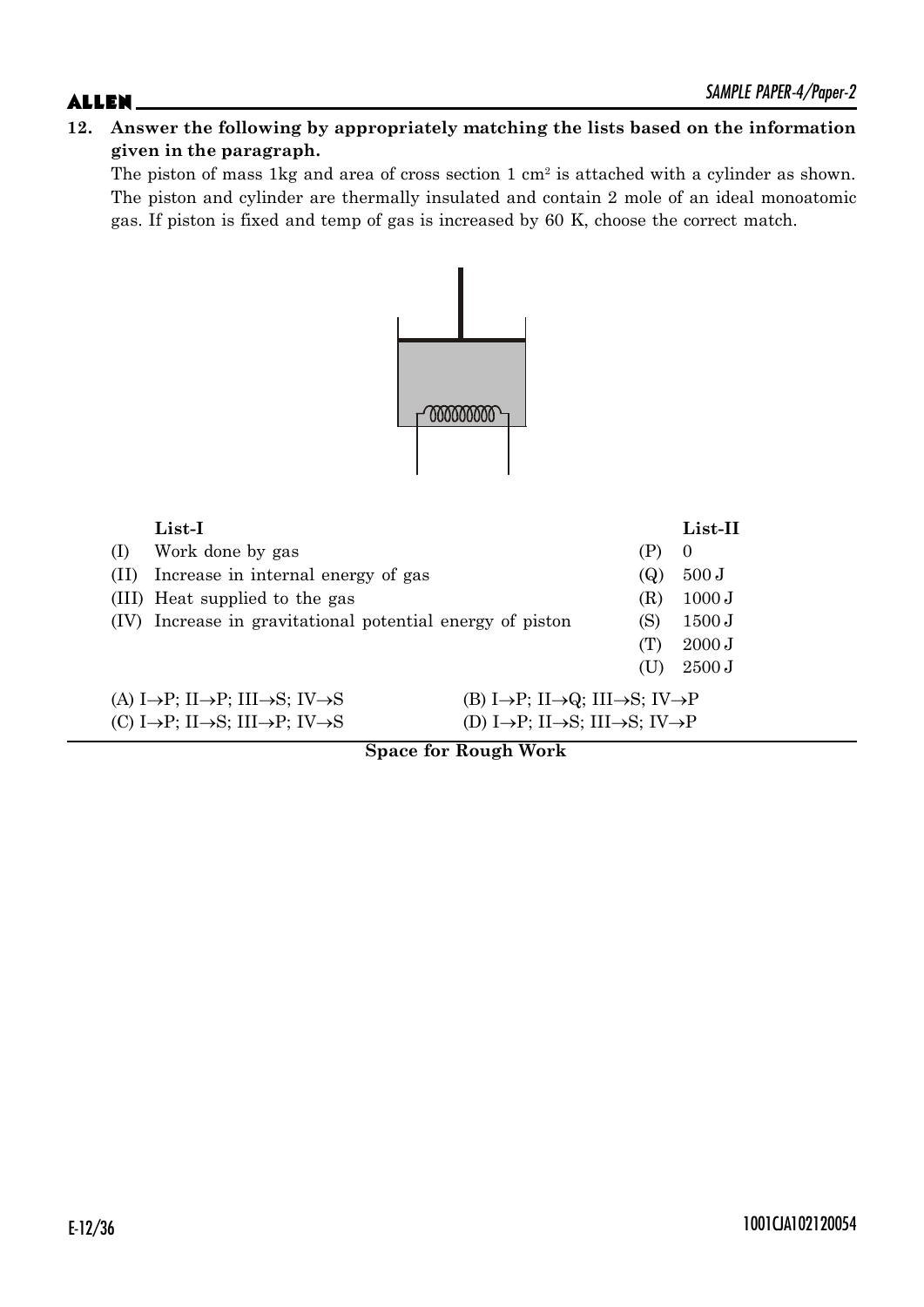# **SECTION-II : (Maximum Marks: 18)**

- This section contains **SIX** questions.
- The answer to each question is a **NUMERICAL VALUE**.
- For each question, enter the correct numerical value (in decimal notation, truncated/roundedoff to the **second decimal place**; e.g. 6.25, 7.00, –0.33, –.30, 30.27, –127.30, if answer is 11.36777..... then both 11.36 and 11.37 will be correct) by darken the corresponding bubbles in the ORS.

**For Example :** If answer is –77.25, 5.2 then fill the bubbles as follows.



- Answer to each question will be evaluated according to the following marking scheme: *Full Marks* : +3 If ONLY the correct numerical value is entered as answer. *Zero Marks* : 0 In all other cases.
- **1.** The gap between the plates of a plane parallel plate capacitor is filled with an isotropic insulator whose dielectric varies in direction perpendicular to the plates according to law

 $K = \frac{1 + \sin \left( \frac{\pi x}{2} \right)}{1 + \sin \left( \frac{\pi x}{2} \right)}$ d  $=\left[1+\sin\left(\frac{\pi x}{d}\right)\right]$  where d is the separation between plates and A is area of each plate. If

capacitance of the capacitor is  $\left(\frac{\lambda A_{\epsilon_0}}{\epsilon_0}\right)^{n}$  $\left(\overline{\phantom{a}\mathrm{d}^{\phantom{a}}}\right)$  $A \in$ d then find the value of  $\lambda$ .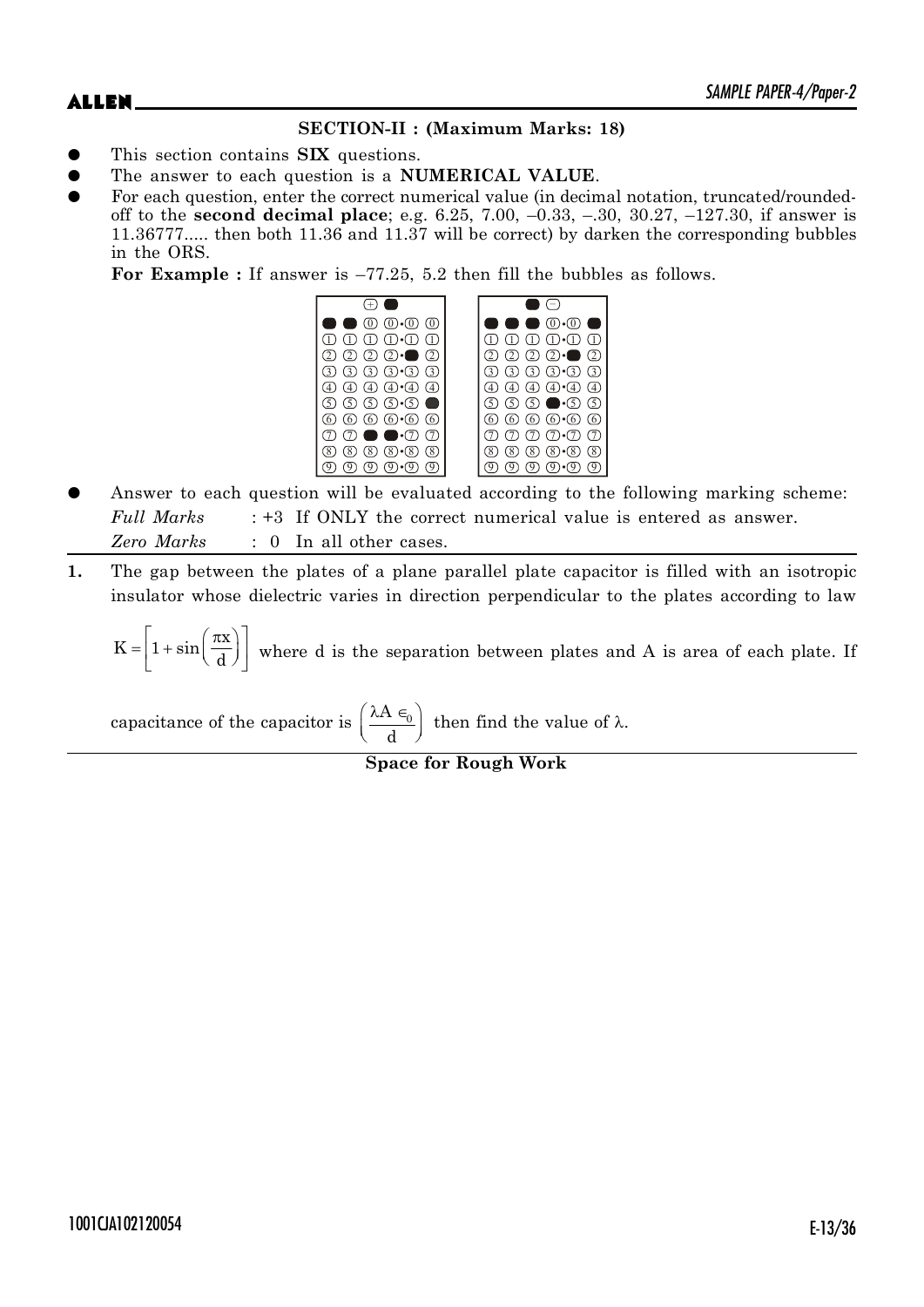**2.** An insect of mass 2kg jumps out of a uniform rod of same mass and length 2m, perpendicular to the rod with a velocity 11 m/s relative to rod. What is the angular velocity (in rad/sec) of rod just after jumping? [Assume ground is smooth]



**3.** A thin rod of length 2a is placed along y-axis in the  $x - y$  plane. The rod carries a charge density  $\lambda$  as shown in figure. If point  $P_1$  is located at (0, 2a) and  $P_2$  at (x, 0), then find  $\left(\frac{x}{a}\right)^2$ a if potential at  $\mathrm{P_{1}}$  and  $\mathrm{P_{2}}$  are equal.



**Space for Rough Work**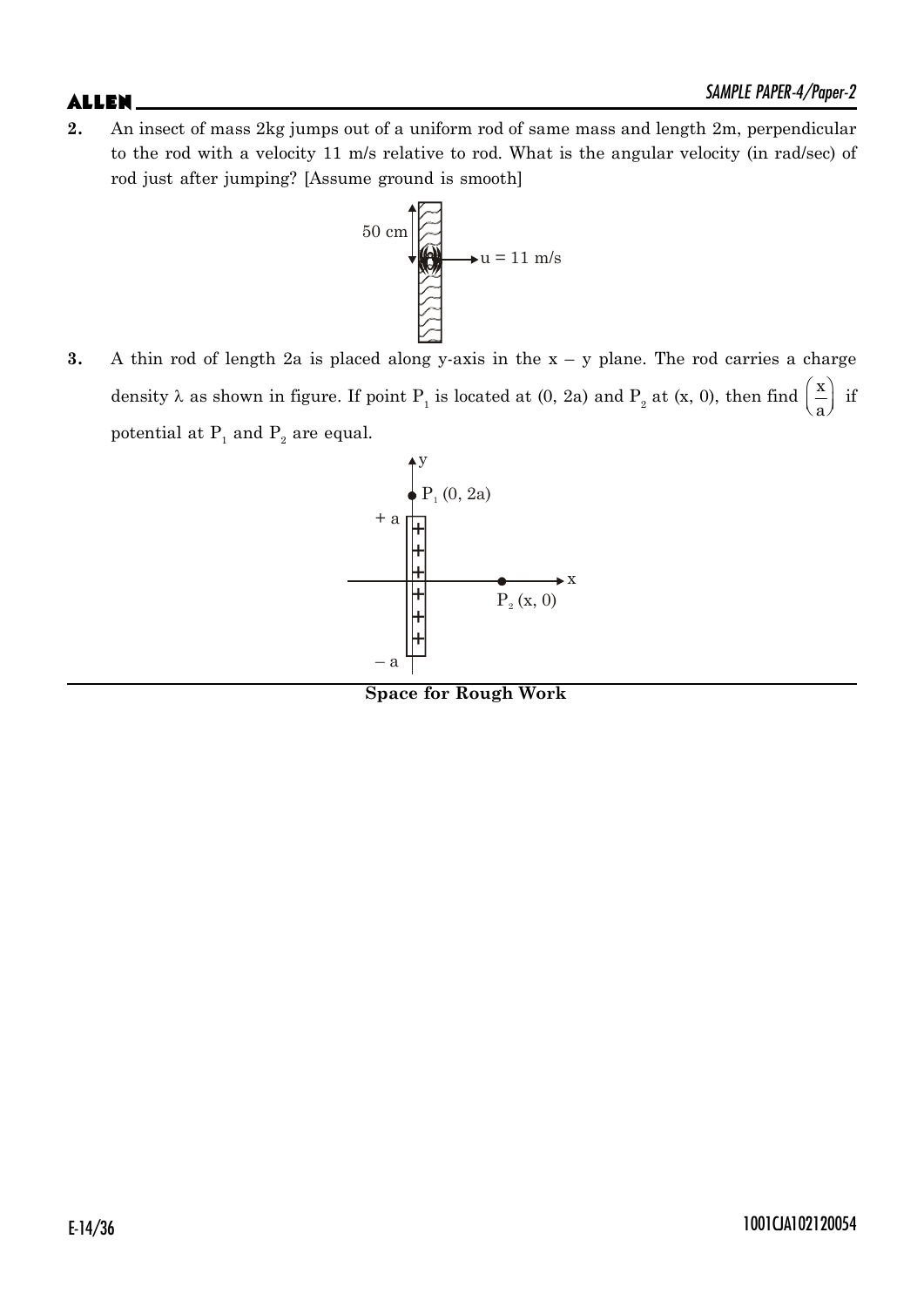**4.** A conical flask of height 5m and  $R = 2m$  is completely filled with water. Find the time (in hr.) after which the total liquid will come out of flask through a small hole of radius 1 cm made at the bottom of flask.



- **5.** Find the mean life (in hr) of <sup>55</sup>Co radionuclide if its activity is known to decrease by 4% per hour. The decay product is non-radioactive  $\left\lfloor \ln \left( \frac{25}{24} \right) \right\rfloor = 0.0408 \right\rfloor$ ,  $\left(\frac{20}{24}\right) = 0.0408$ ,
- **6.** In the given figure, a string of linear mass density 2 gm/cm and length  $L = 2m$  is stretched by a force  $F = kt$  where k is constant and t is in sec. If at time  $t = 0$ , a pulse is generaged at the end A of the string and it will reach to end B in 1 sec. Find the value of k in S.I. unit.



**Space for Rough Work**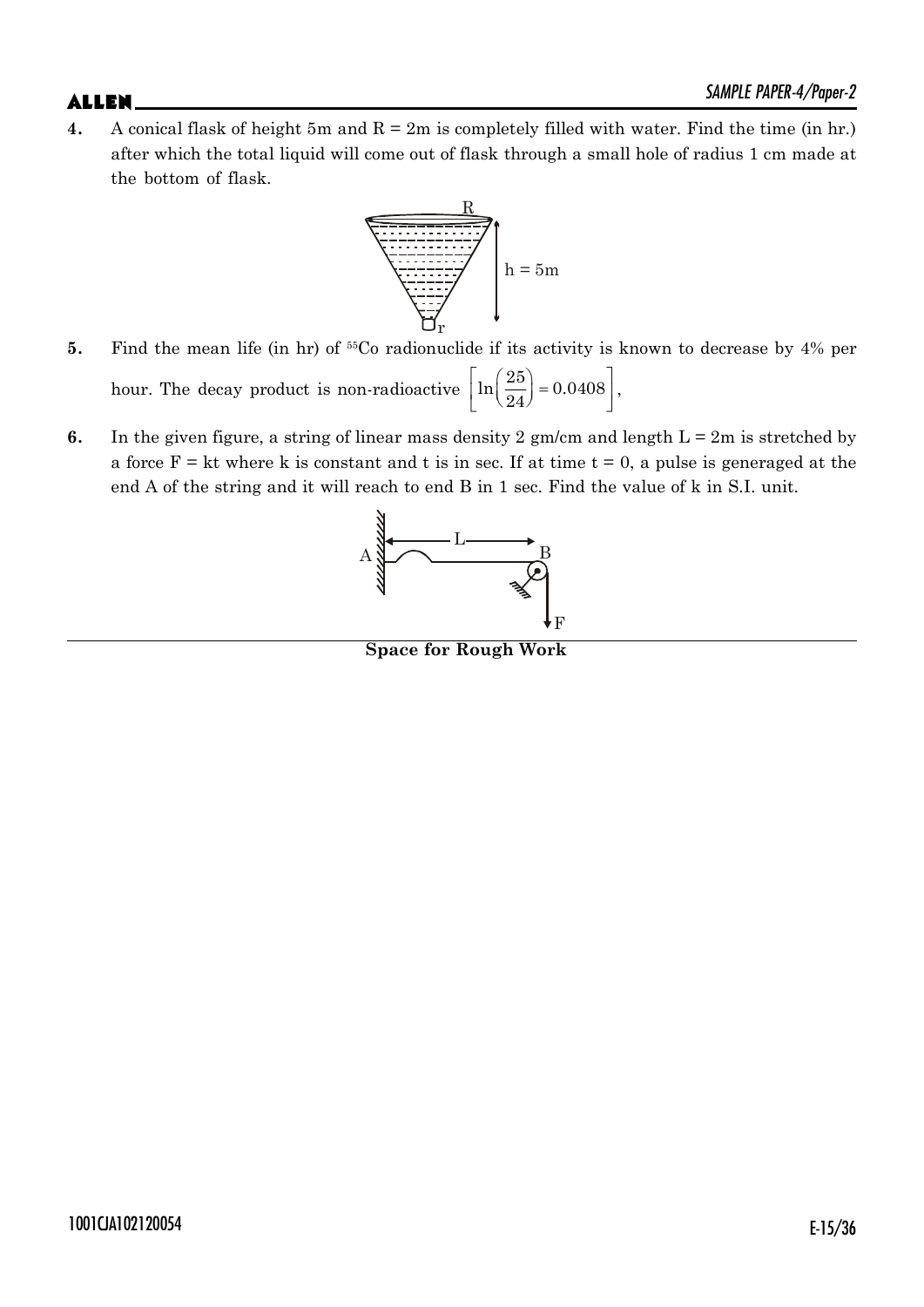# **PART-2 : CHEMISTRY**

### **SECTION-I(i) : (Maximum Marks: 32)**

- This section contains **EIGHT** questions.
- Each question has **FOUR** options for correct answer(s). **ONE OR MORE THAN ONE** of these four option(s) is (are) correct option(s).
- For each question, choose the correct option(s) to answer the question.

| $\bullet$ |            | Answer to each question will be evaluated according to the following marking scheme:             |
|-----------|------------|--------------------------------------------------------------------------------------------------|
|           | Full Marks | $: +4$ If only (all) the correct option(s) is (are) chosen.                                      |
|           |            | <i>Partial Marks</i> : +3 If all the four options are correct but ONLY three options are chosen. |
|           |            | <i>Partial Marks</i> : +2 If three or more options are correct but ONLY two options are chosen,  |
|           |            | both of which are correct options.                                                               |
|           |            | <i>Partial Marks</i> : +1 If two or more options are correct but ONLY one option is chosen       |
|           |            | and it is a correct option.                                                                      |

*Zero Marks* : 0 If none of the options is chosen (i.e. the question is unanswered). *Negative Marks* : –1 In all other cases.

- z **For Example :** If first, third and fourth are the **ONLY** three correct options for a question with second option being an incorrect option; selecting only all the three correct options will result in +4 marks. Selecting only two of the three correct options (e.g. the first and fourth options), without selecting any incorrect option (second option in this case), will result in  $+2$  marks. Selecting only one of the three correct options (either first or third or fourth option), without selecting any incorrect option (second option in this case), will result in +1 marks. Selecting any incorrect option(s) (second option in this case), with or without selection of any correct option(s) will result in  $-1$  marks.
- **1.** In an atom, maximum no. of  $e^-$  having quantum no.  $n = 4$ ,  $|m_1| = 2$ ,  $m_s =$ 1  $\pm \frac{1}{2}$  equals to :

(A) 10

- (B) Total stereoisomers of the complex type  $\text{Ma}_2\text{b}_2$ cd
- (C) Total stereoisomers of the complex type  $M(A-A)$  b<sub>3</sub>c (A–A being symmetric bidentate ligand)
- (D) Total number of 5d-subshell electrons of metal in  $[PtCl_4]^{-2}$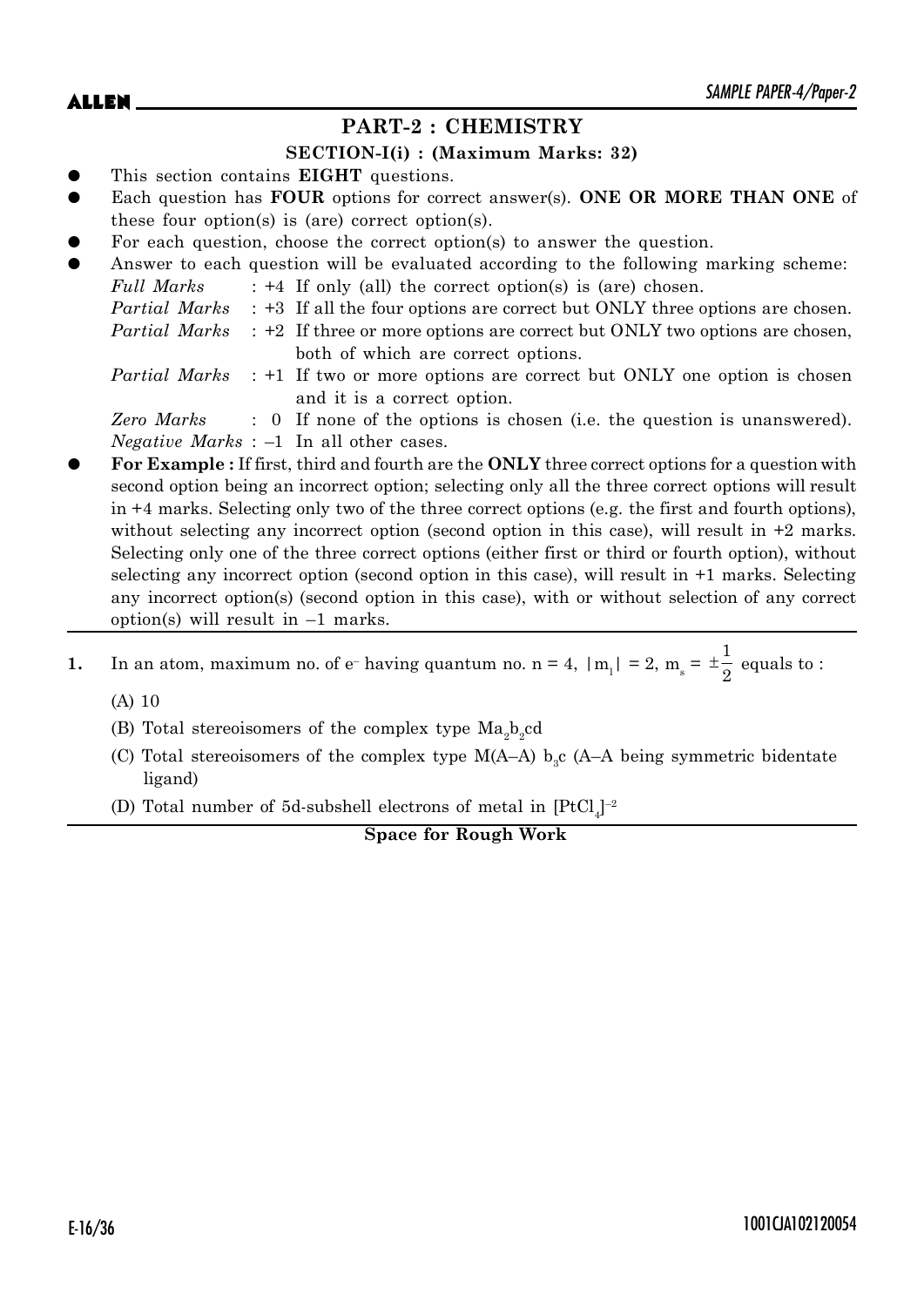- **2.** Which of the following statement is **INCORRECT** ?
	- (A)  $O_2$  is paramagnetic ,  $O_3$  is also paramagnetic
	- (B) HOMO of  $O_2$  is gerade
	- (C)  $B_2$  is paramagnetic,  $C_2$  is also paramagnetic
	- (D) In  $B_2$  and  $F_2$  s-p mixing takes place
- **3.** In thermodynamics, the P-V work done is given by

$$
w = -\int dV P_{ext}
$$

For a system undergoing a particular process, the work done is ,

$$
w = -\int dV \left( \frac{RT}{V - b} - \frac{a}{V^2} \right)
$$

This equation is applicable to a

- (A) System that satisfies the van der Waals equation of state.
- (B) Process that is reversible and isothermal.
- (C) Process that is reversible and adiabatic.
- (D) Process that is irreversible and at constant isothermal.
- **4.** Reaction which involve formation of product which has  $-CO<sub>2</sub>H$  groups.

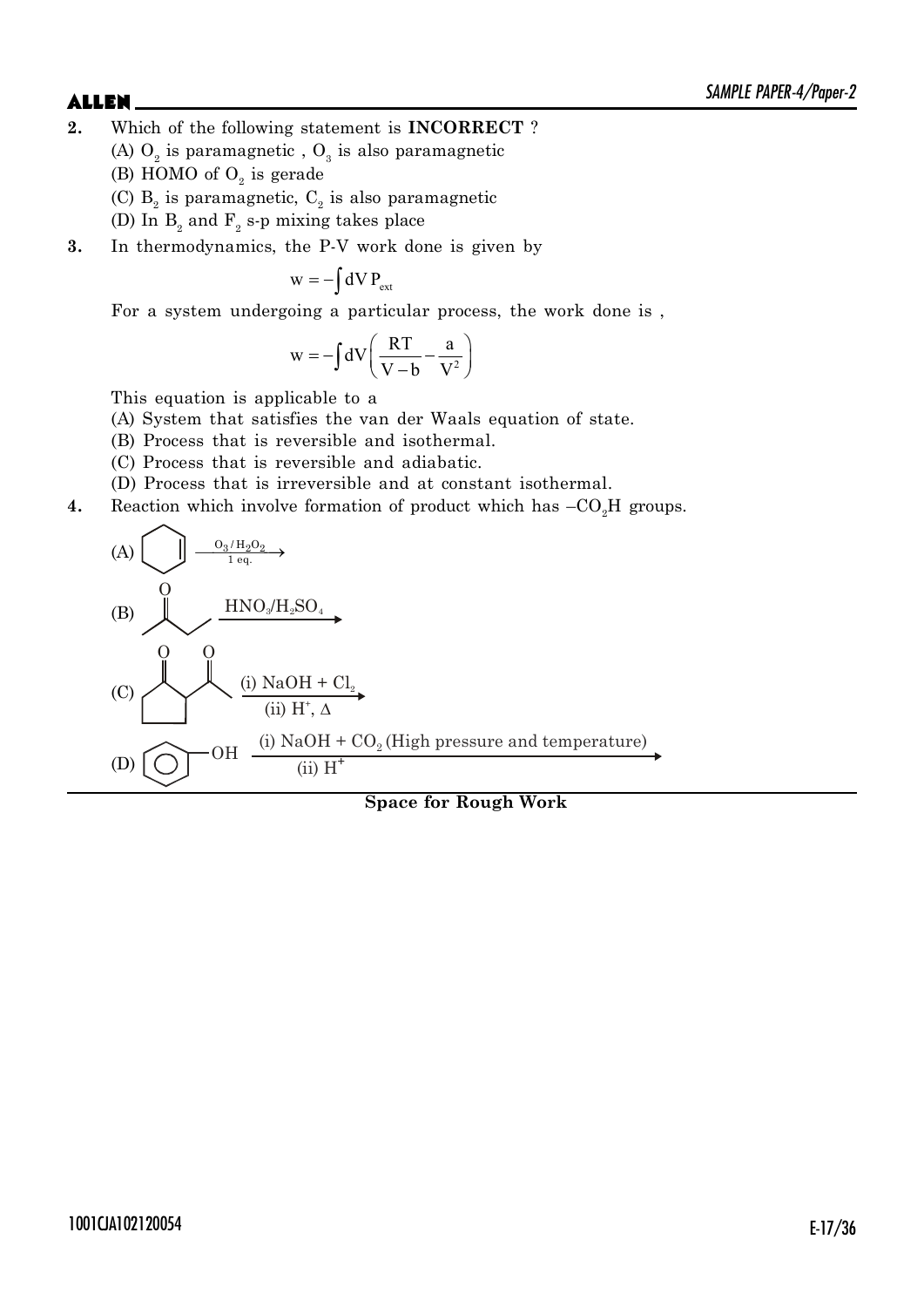- **5.**  $\Psi = \text{Nr } (6 \text{Zr})e^{-\text{Zr/3}} \cos \theta$ , is a proposed hydrogenic wave function, where  $Z = \text{atomic number}$ ,  $r =$  radial distance from the nucleus,  $\theta =$  azimuthal angle, N is a constant. The correct statement(s) about  $\Psi$  is/are : (A)  $\Psi = 0$  in the xy-plane (B) two radial nodes are present in  $\Psi$ 
	- (C) one angular node is present in  $\Psi$  (D)  $\Psi \neq 0$  in the yz-plane
- -
- **6.** Which reaction out the following involve formation of a hydrocarbon (cyclic/acyclic) as a major product.

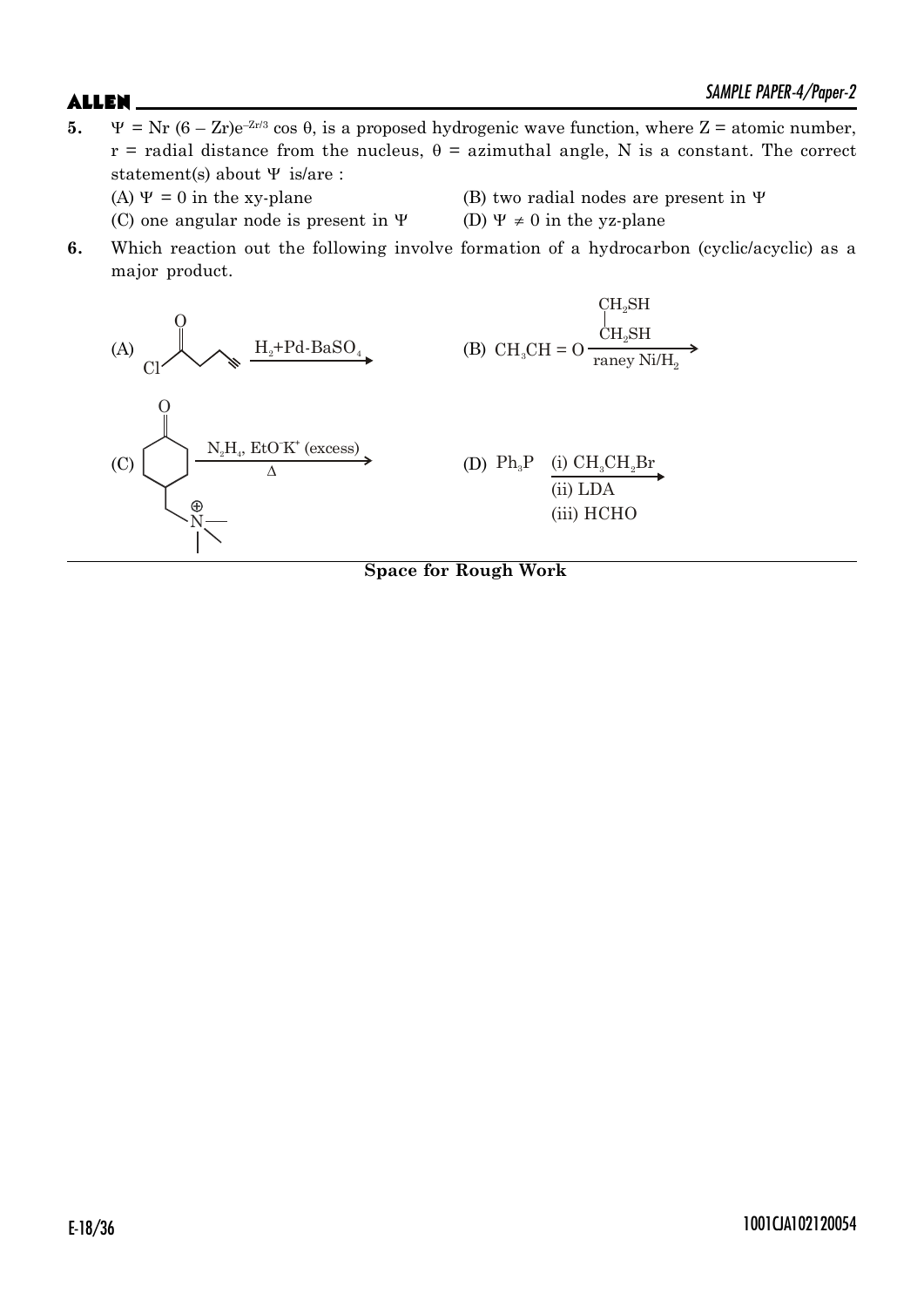**7.** Which of the following reduction reactions are actually employed in commercial extraction of metals ?

(A)  $Fe_2O_3 + 2Al \rightarrow Al_2O_3 + 2Fe$ (B)  $Cr_2O_3 + 2Al \rightarrow Al_2O_3 + 2Cr$ (C)  $2\text{Na}[\text{Au(CN)}_2] + \text{Zn} \rightarrow \text{Na}_2[\text{Zn(CN)}_4] + 2 \text{Au}$ (D)  $\text{Cu}_2\text{S} + \text{Pb} \rightarrow \text{Cu} + \text{PbS}\downarrow$ 

**8.** In how many of the following cases gas is more compressible than ideal gas ?  $\left[ R = \frac{1}{12} \frac{atm}{\text{mol K}} \right]$ 12 mol K  $\left(R = \frac{1}{12} \frac{\text{atm L}}{\text{mol K}}\right)$ 

(A)  $O_2$  gas has density = 20 g/L at 10 atm and 300 K temperature.

(B)  $\mathrm{N}_2$  gas at 2 atm and 273 K occupy molar volume 6 L.

(C) Gas A at its critical temperature and pressure less than critical pressure.

(D) CH<sub>4</sub> gas at 333 K and in low pressure region. (Boyle's temperature T<sub>B</sub> of CH<sub>4</sub> = 60°C)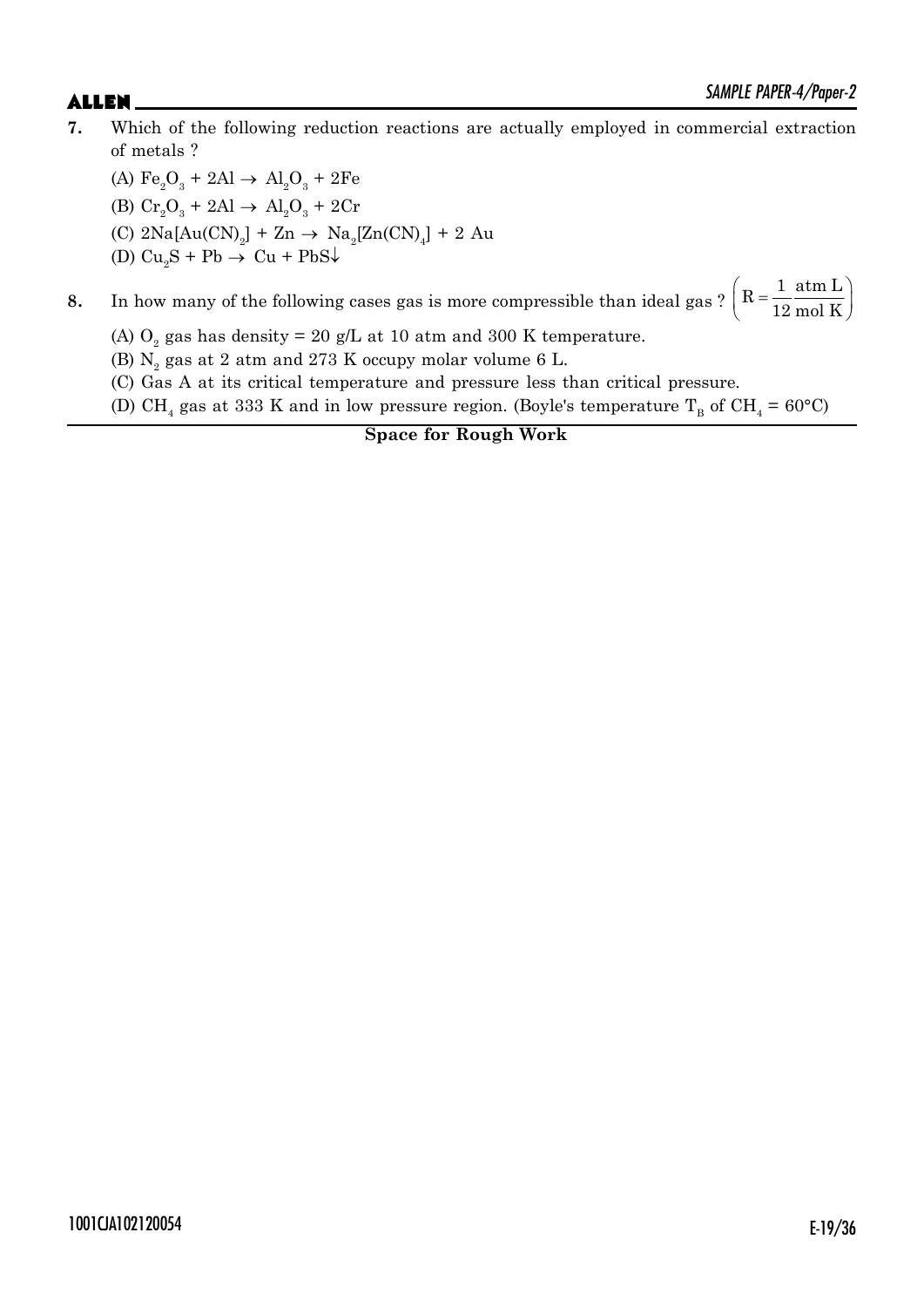$\blacktriangle$ LLEN  $\blacktriangle$ 

# **SECTION–I(ii) : (Maximum Marks : 12)**

- z This section contains **TWO** List-Match sets.
- Each List-Match set has **Two** Multiple Choice Questions.
- z Each List-Match set has two lists : **List-I** and **List-II**
- **List-I** has **Four** entries  $(I)$ ,  $(II)$ ,  $(III)$  and  $(IV)$  and  $List-II$  has  $Six$  entries  $(P)$ ,  $(Q)$ ,  $(R)$ ,  $(S)$ ,  $(T)$ and (U)
- z **FOUR** options are given in each Multiple Choice Question based on **List-I** and **List-II** and **ONLY ONE** of these four options satisfies the condition asked in the Multiple Choice Question.
- Answer to each question will be evaluated according to the following marking scheme : *Full Marks* : +3 If ONLY the option corresponding to the correct combination is chosen.

*Zero Marks* : 0 If none of the options is chosen (i.e., the question is unanswered); *Negative Marks* : –1 In all other cases

### **9. Answer the following by appropriately matching the lists based on the information given in the paragraph.**

1° alcohol on oxidation by mild oxidising agent produces aldehyde while with strong oxidising agent carboxylic acid is obtained. On the other hand 2° alcohol with mild oxidising agent gives ketone. 3° alcohol is reluctant to oxidation by mild oxidising agents.

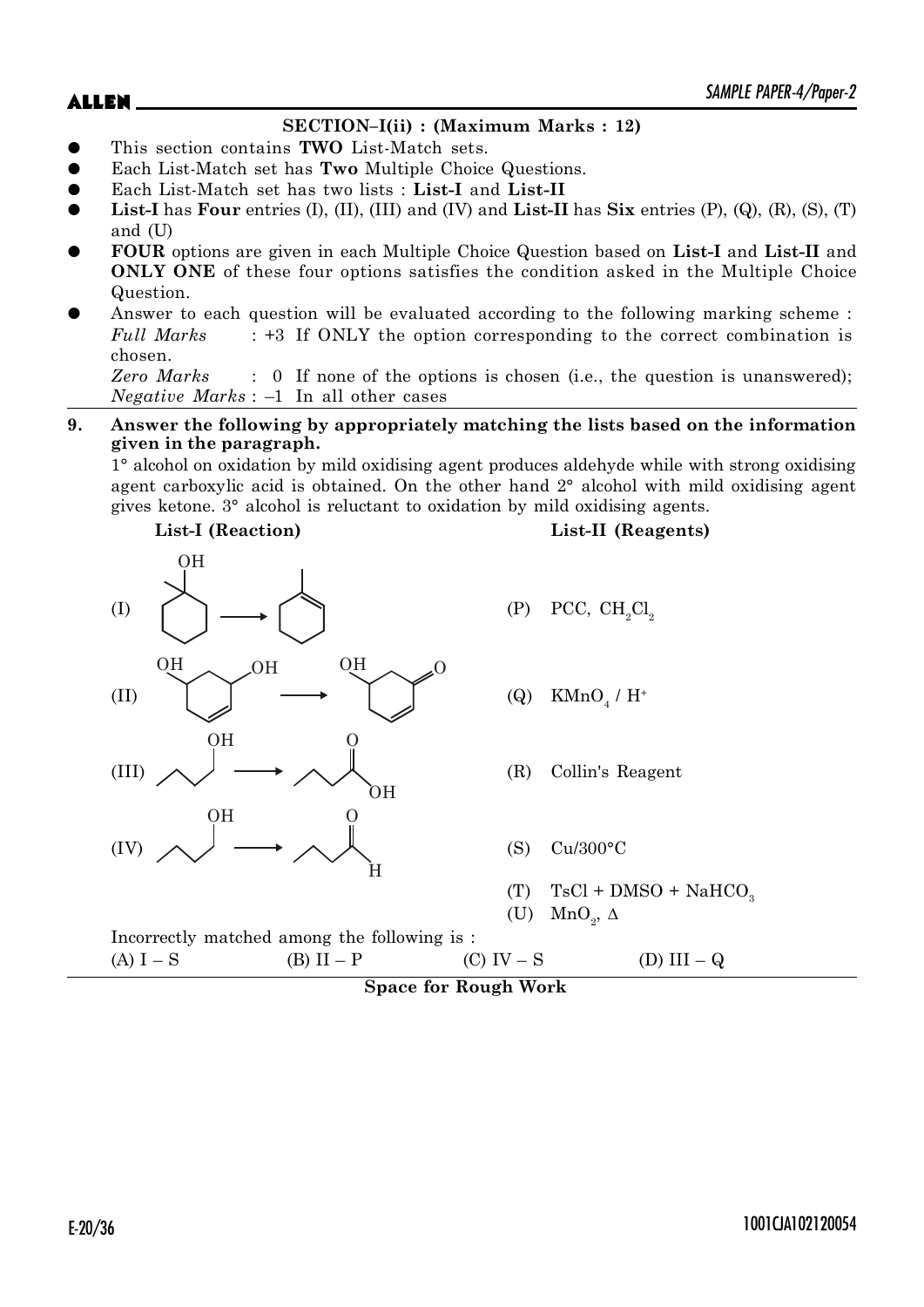### **10. Answer the following by appropriately matching the lists based on the information given in the paragraph.**

1° alcohol on oxidation by mild oxidising agent produces aldehyde while with strong oxidising agent carboxylic acid is obtained. On the other hand 2° alcohol with mild oxidising agent gives ketone. 3° alcohol is reluctant to oxidation by mild oxidising agents.

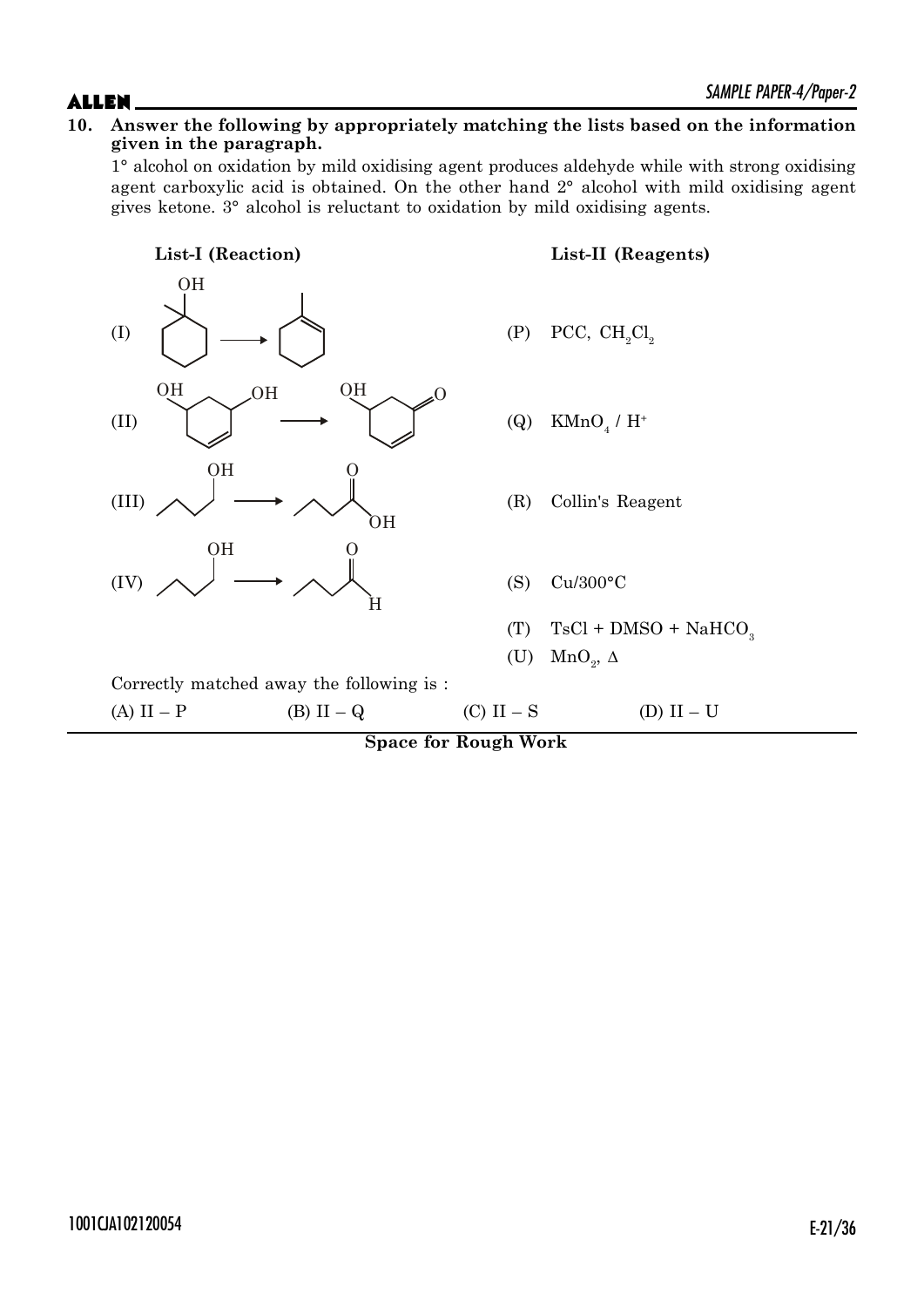| 11. |                         | Matching the following:    |                                                   |                                  |     |                                                                     |
|-----|-------------------------|----------------------------|---------------------------------------------------|----------------------------------|-----|---------------------------------------------------------------------|
|     |                         | List-I (complex ion)       |                                                   | List-II (CFSE, hybridisation and |     |                                                                     |
|     |                         |                            |                                                   |                                  |     | magnetic nature)                                                    |
|     | (I)                     | $[Cr(NH_3)_6]^{3+}$        |                                                   |                                  | (P) | 0.0 $\Delta_0$ , sp <sup>3</sup> d <sup>2</sup> -hybridisation      |
|     |                         | (II) $[Cu(NH_3)_6]^{2+}$   |                                                   |                                  |     | (Q) $-0.6 \Delta_0$ , sp <sup>3</sup> d <sup>2</sup> -hybridisation |
|     |                         | (III) $[Fe(H, O)6]^{3+}$   |                                                   |                                  | (R) | $-1.2 \Delta_0$ , d <sup>2</sup> sp <sup>3</sup> -hybridisation     |
|     |                         | $(IV) [IrFa]^{3-}$         |                                                   |                                  | (S) | Diamagnetic                                                         |
|     |                         |                            |                                                   |                                  | (T) | Paramagnetic                                                        |
|     |                         |                            |                                                   |                                  |     | (U) 0.0 $\Delta_0$ , d <sup>2</sup> sp <sup>3</sup> hybridisation   |
|     |                         |                            | <b>CORRECTLY</b> matched among the following is : |                                  |     |                                                                     |
|     | $(A) II - P$            |                            | $(B) IV - S$<br>$(C) I - S$                       |                                  |     | (D) $III - R$                                                       |
| 12. | Matching the following: |                            |                                                   |                                  |     |                                                                     |
|     |                         | List-I (complex ion)       |                                                   |                                  |     | List-II (CFSE, hybridisation and                                    |
|     |                         |                            |                                                   |                                  |     | magnetic nature)                                                    |
|     |                         | (I) $[Cr(NH_3)_6]^{3+}$    |                                                   |                                  |     | (P) 0.0 $\Delta_0$ , sp <sup>3</sup> d <sup>2</sup> -hybridisation  |
|     |                         | (II) $[Cu(NH_3)6]^{2+}$    |                                                   |                                  |     | (Q) $-0.6 \Delta_0$ , sp <sup>3</sup> d <sup>2</sup> -hybridisation |
|     |                         | (III) $[Fe(H, O)6]^{3+}$   |                                                   |                                  | (R) | $-1.2 \Delta_0$ , d <sup>2</sup> sp <sup>3</sup> -hybridisation     |
|     |                         | (IV) $[\rm{IrF}_{6}]^{3-}$ |                                                   |                                  | (S) | Diamagnetic                                                         |
|     |                         |                            |                                                   |                                  | (T) | Paramagnetic                                                        |
|     |                         |                            |                                                   |                                  |     | (U) 0.0 $\Delta_0$ , d <sup>2</sup> sp <sup>3</sup> hybridisation   |
|     |                         |                            | <b>CORRECTLY</b> match among the following is :   |                                  |     |                                                                     |
|     |                         | $(A) IV - T$               | $(B) I - Q$                                       | (C) II – $Q$                     |     | (D) $III - S$                                                       |
|     |                         |                            |                                                   | <b>Space for Rough Work</b>      |     |                                                                     |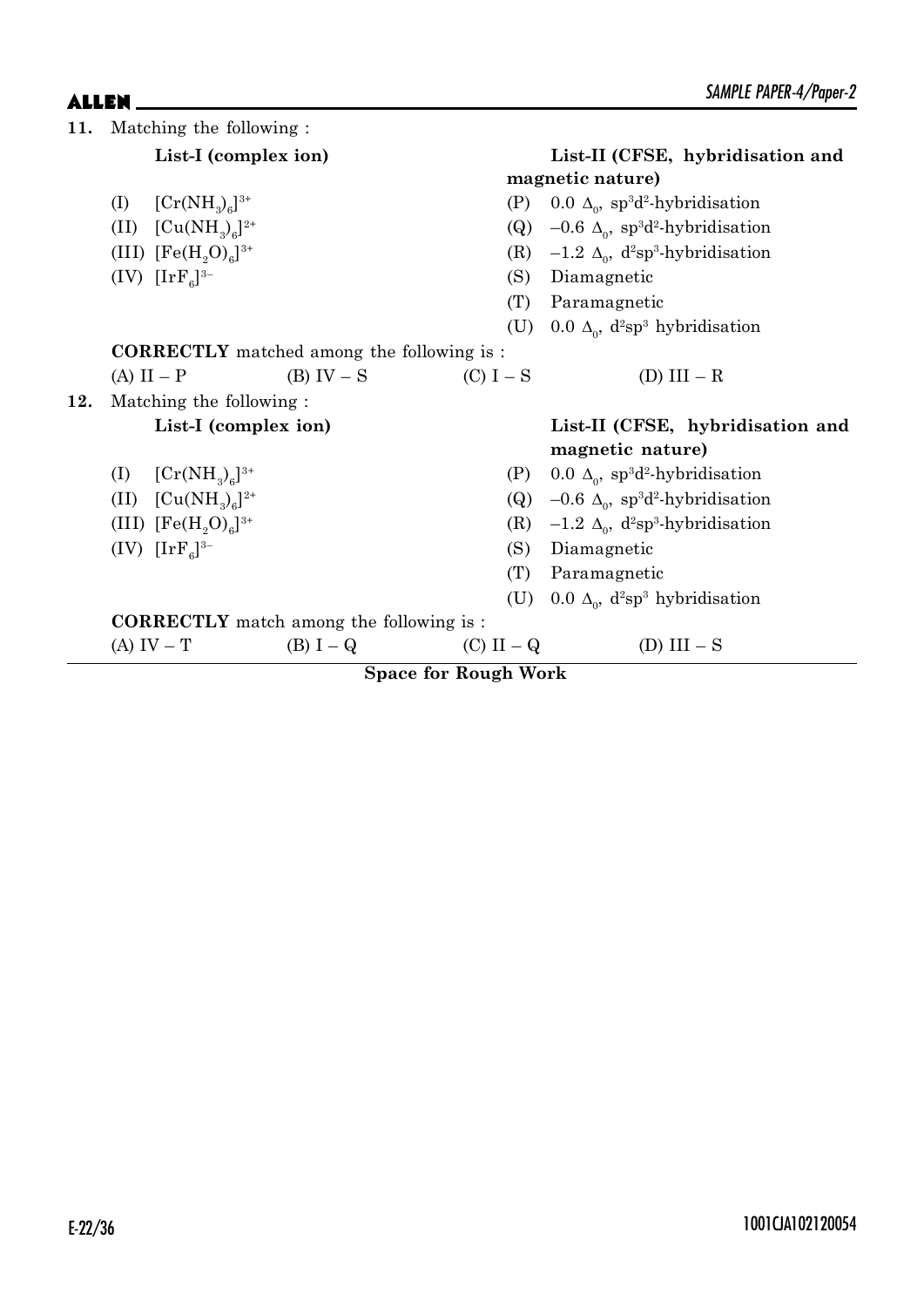## **SECTION-II : (Maximum Marks: 18)**

- This section contains **SIX** questions.
- The answer to each question is a **NUMERICAL VALUE**.
- For each question, enter the correct numerical value (in decimal notation, truncated/roundedoff to the **second decimal place**; e.g. 6.25, 7.00, –0.33, –.30, 30.27, –127.30, if answer is 11.36777..... then both 11.36 and 11.37 will be correct) by darken the corresponding bubbles in the ORS.

**For Example :** If answer is –77.25, 5.2 then fill the bubbles as follows.



- Answer to each question will be evaluated according to the following marking scheme: *Full Marks* : +3 If ONLY the correct numerical value is entered as answer. *Zero Marks* : 0 In all other cases.
- **1.** 1 mol of an ideal gas  $[\gamma = 1.5]$ , is taken through a series of processes as shown in following in P-V curve.



Information-I : The temperature at state 'A' is 300 K.

Information-II : The reversible isothermal expansion from B to C doubles the volume.

Information-III : The entropy change of the system from C to D is  $4 \ell n 16$  cal/K.

How many of the following statements are correct for above information :

- (A) The entropy change of the system from D to A is  $-3R$   $\ell$ n8
- (B) the temperature at point D is 2400 K
- (C) The work done from A to B is –600 cal
- (D) The work done from B to C is  $-300$  (n2 cal
- (E) The pressure at point A is 8 times of B
- (F) The temperature at point D is 600 K
- (G) The pressure at point C is half of pressure at point B.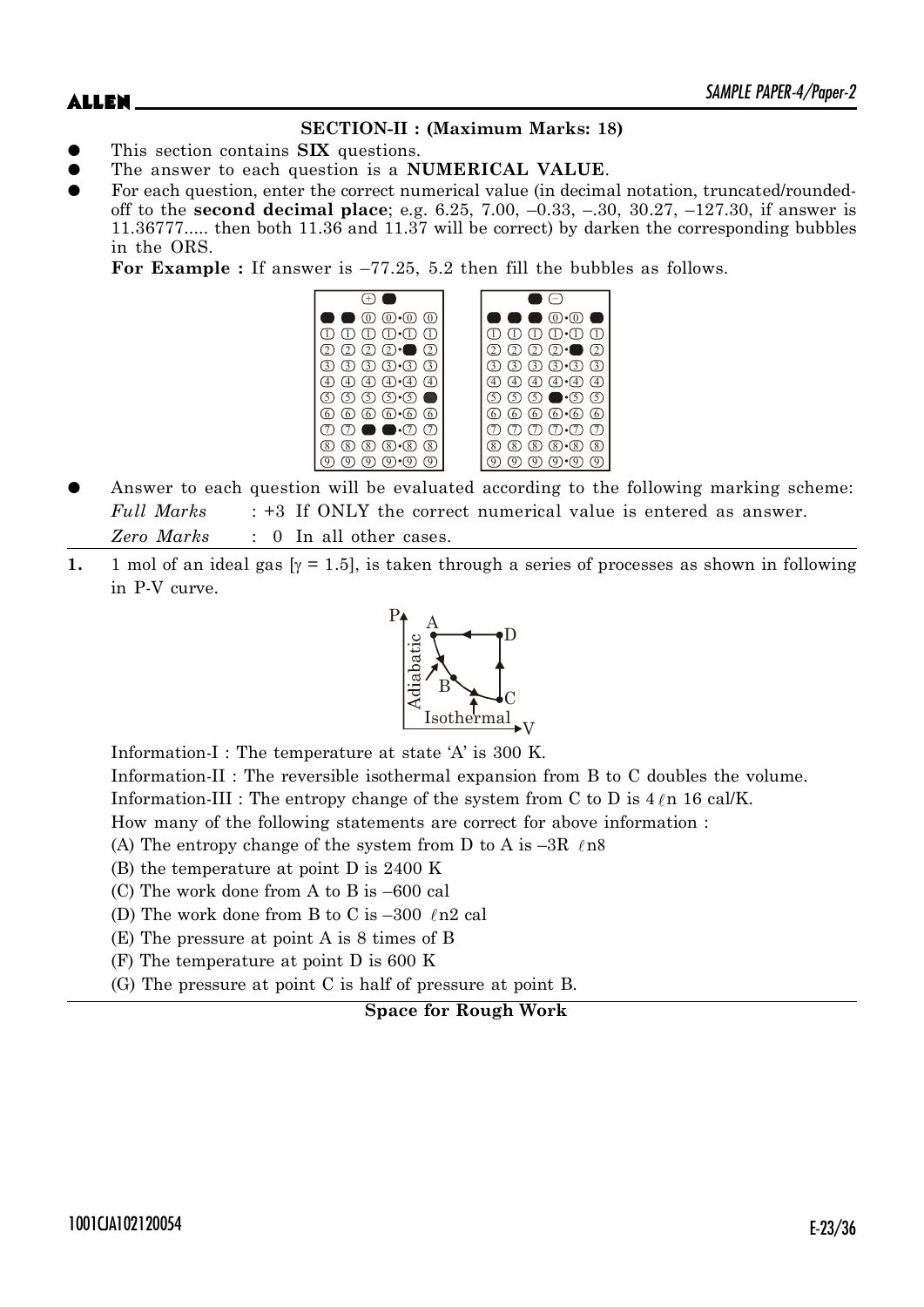# $\blacktriangle$ LLEN  $\blacktriangle$

**2.** Small spherical ball of silver metal used in jewellery having diameter 0.1 cm, which is obtained by the electrolytic deposition. It total number of balls in jewellery is 10,000, then calculate the applied amount of electricity in coulombs, which is used to make required number of balls. [Density of  $Ag = 10.5$ ,  $gm/cm^3$ ]

It is assumed that 3.5% electricity consumed as wastage during electrolysis [Give your answer in multiple of  $10^4$  [Ag =  $108$ ]

**3.** A (Alkyl Halide) B (Organometallic Compound)  $+$  B  $\frac{a_1 \times b_1 c_1}{c}$  C + Mg  $(C_{x}H_{y})$ Br Cl dry ether

(a) Branched structural isomer of A i.e. A\* with Mol. mass 78.5g is optically inactive.

(b) 133 g of B when treated completely with 40g of D (acyclic Hydrocarbon) produces 1 mole of E (a Hydrocarbon)

(c) Product C give 4 monochlorinated product on treatment with  $Cl_2/hv$  (including stereo) From the above information find out the Mol. mass of next successive Homologue of C.

**4.** A sample of  $_{53}I^{131}$ , as  $\Gamma$  ion, was administered to a patient in a carrier consisting 1.0 mg of stable  $\Gamma$  ion. After 4.0 days, 60% of the initial radioactivity was detected in the thyroid gland of the patient. What mass (in mg) of the stable I– ion had migrated to the thyroid gland ? Given  $t_{1/2}$  to  $I^{131} = 8$  days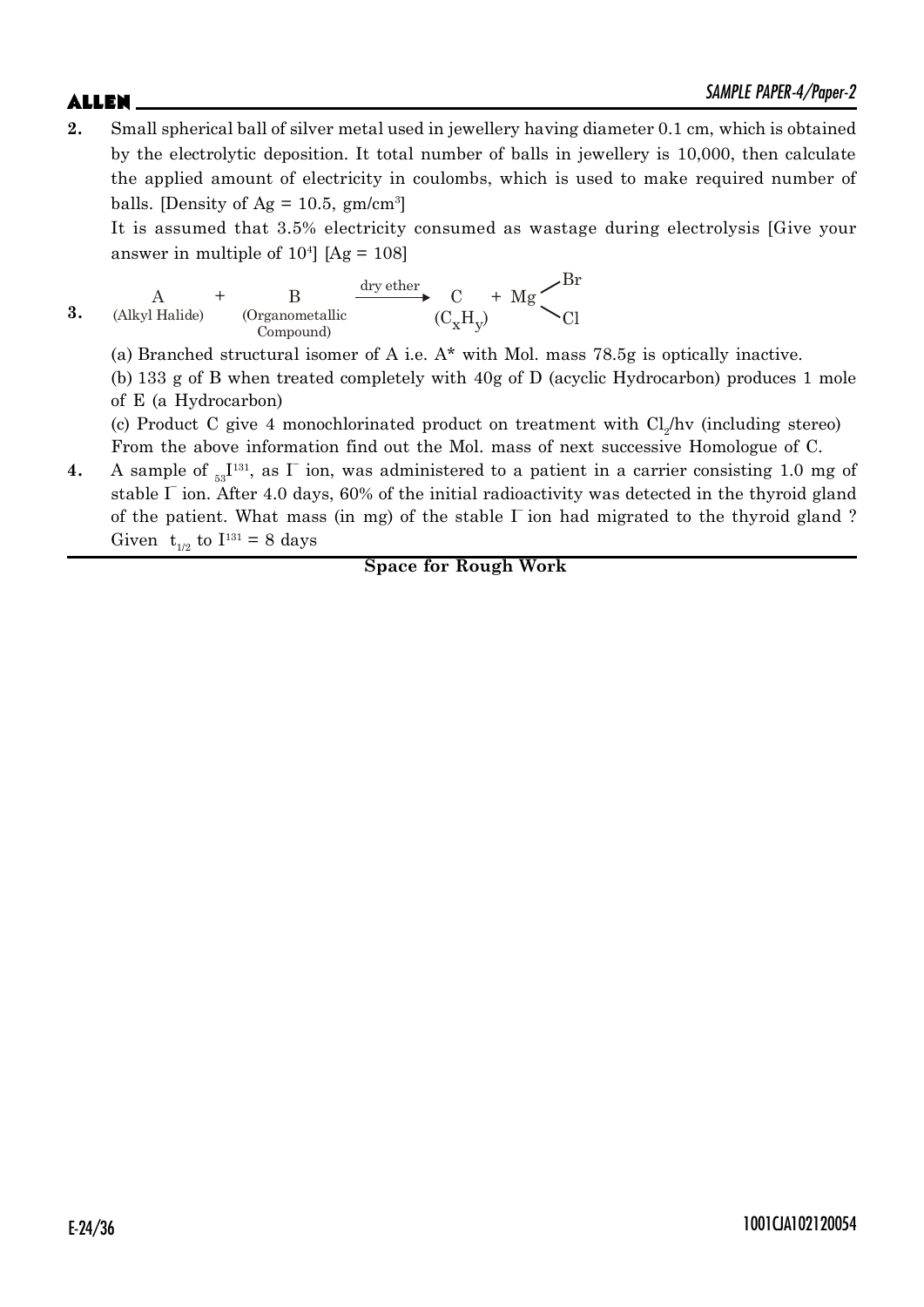- **5.** How many of the following statements is/are correct ?
	- 1. Adsorbate is that substance where adsorption takes place.
	- 2. Lower the critical temperature of the gas, the more readily it will be adsorbed.
	- 3. Physical adsorption is an irreversible process.
	- 4. The amount of the gas adsorbed is directly proportional to the pressure, in all pressure region.
	- 5. By the gas masks, the poisonous gases are removed from air by charcoal, using process of adsorption.
	- 6. The water freed from all ions (cations and anions) is referred as mineral water.
	- 7. Heat of adsorption is defined as the energy liberated when 1 gram of a gas is adsorbed on the solid surface.
	- 8. The adsorption of hydrogen on charcoal is chemical adsorption.
	- 9. Froth floatation process is an application of adsorption.

**6.** 
$$
X(s) \xrightarrow{\text{dil. HCl}} Y \uparrow \xrightarrow{\text{Na}_2[Fe(CN)_5(NO)]} Purple solution
$$

Gas Y has been allowed to react with following species in neutral/acidic medium :

| (a) $\text{FeCl}_3$ | (b) $CuSO4$    | (c) $BaCl2$   | (d) $SO2$ |
|---------------------|----------------|---------------|-----------|
| (e) $Cr_2O_7^{2-}$  | (f) $CH3COONa$ | (g) $Hg^{2+}$ |           |
| $-1$                |                |               |           |

Then calculate value of (P–Q)/R :

P : Number of species which undergoes redox reaction with gas Y.

- Q : Number of species with which gas Y undergoes precipitation without going into redox reaction.
- R : Number of species with gas Y produce no observable change.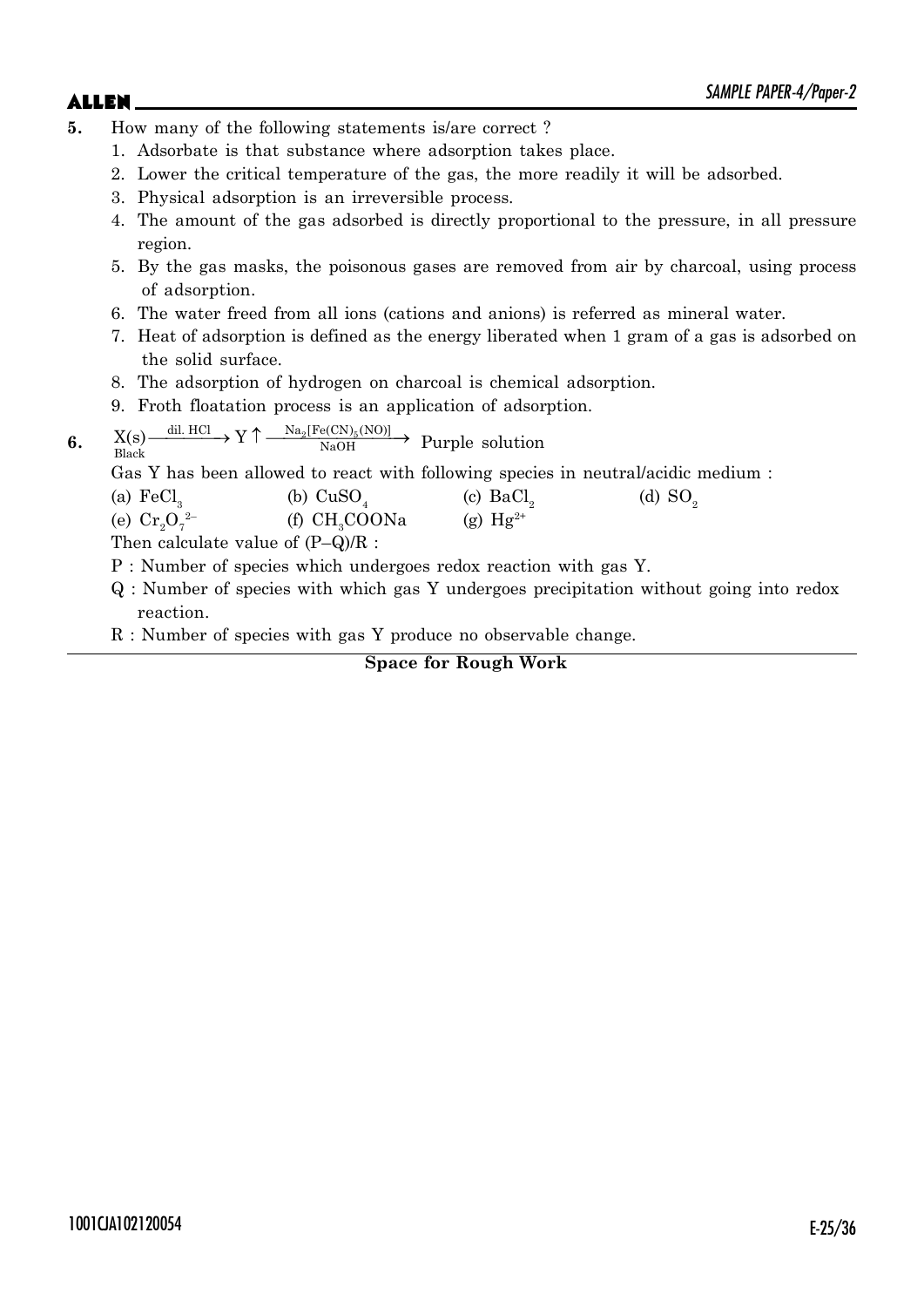# **PART-3 : MATHEMATICS**

### **SECTION-I(i) : (Maximum Marks: 32)**

- This section contains **EIGHT** questions.
- Each question has **FOUR** options for correct answer(s). **ONE OR MORE THAN ONE** of these four option(s) is (are) correct option(s).
- For each question, choose the correct option(s) to answer the question.

| $\bullet$ |            | Answer to each question will be evaluated according to the following marking scheme:             |
|-----------|------------|--------------------------------------------------------------------------------------------------|
|           | Full Marks | $: +4$ If only (all) the correct option(s) is (are) chosen.                                      |
|           |            | <i>Partial Marks</i> : +3 If all the four options are correct but ONLY three options are chosen. |
|           |            | <i>Partial Marks</i> : +2 If three or more options are correct but ONLY two options are chosen,  |
|           |            | both of which are correct options.                                                               |
|           |            | $Partial Marko \rightarrow 1$ If two or more entiance are correct but ONIV and entian is chosen  |

*Partial Marks* or more options are correct but ONLY one option is chosen and it is a correct option.

*Zero Marks* : 0 If none of the options is chosen (i.e. the question is unanswered). *Negative Marks* : –1 In all other cases.

- z **For Example :** If first, third and fourth are the **ONLY** three correct options for a question with second option being an incorrect option; selecting only all the three correct options will result in +4 marks. Selecting only two of the three correct options (e.g. the first and fourth options), without selecting any incorrect option (second option in this case), will result in  $+2$  marks. Selecting only one of the three correct options (either first or third or fourth option), without selecting any incorrect option (second option in this case), will result in +1 marks. Selecting any incorrect option(s) (second option in this case), with or without selection of any correct option(s) will result in  $-1$  marks.
- **1.** Vertices A, B and C of a tetrahedron ABCD are (1, 1, 1), (1, 0, 0), (3, 0, 0) respectively. The altitude from vertex D to the opposite face ABC meets the median line through A of the  $\triangle$ ABC at a point E (where A & E lie on opposite sides of BC). If the length of side AD is 4 and volume of the tetrahedron is  $\frac{2\sqrt{2}}{2}$ , then the correct statement(s) is/are

| (A) the altitude from vertex $D$ is $2$             | (B) $EB = \sqrt{6}$                                       |
|-----------------------------------------------------|-----------------------------------------------------------|
| (C) area ( $\triangle EBC$ ) = $\frac{2}{\sqrt{3}}$ | (D) vector $\hat{j} - \hat{k}$ is normal to the plane ABC |

3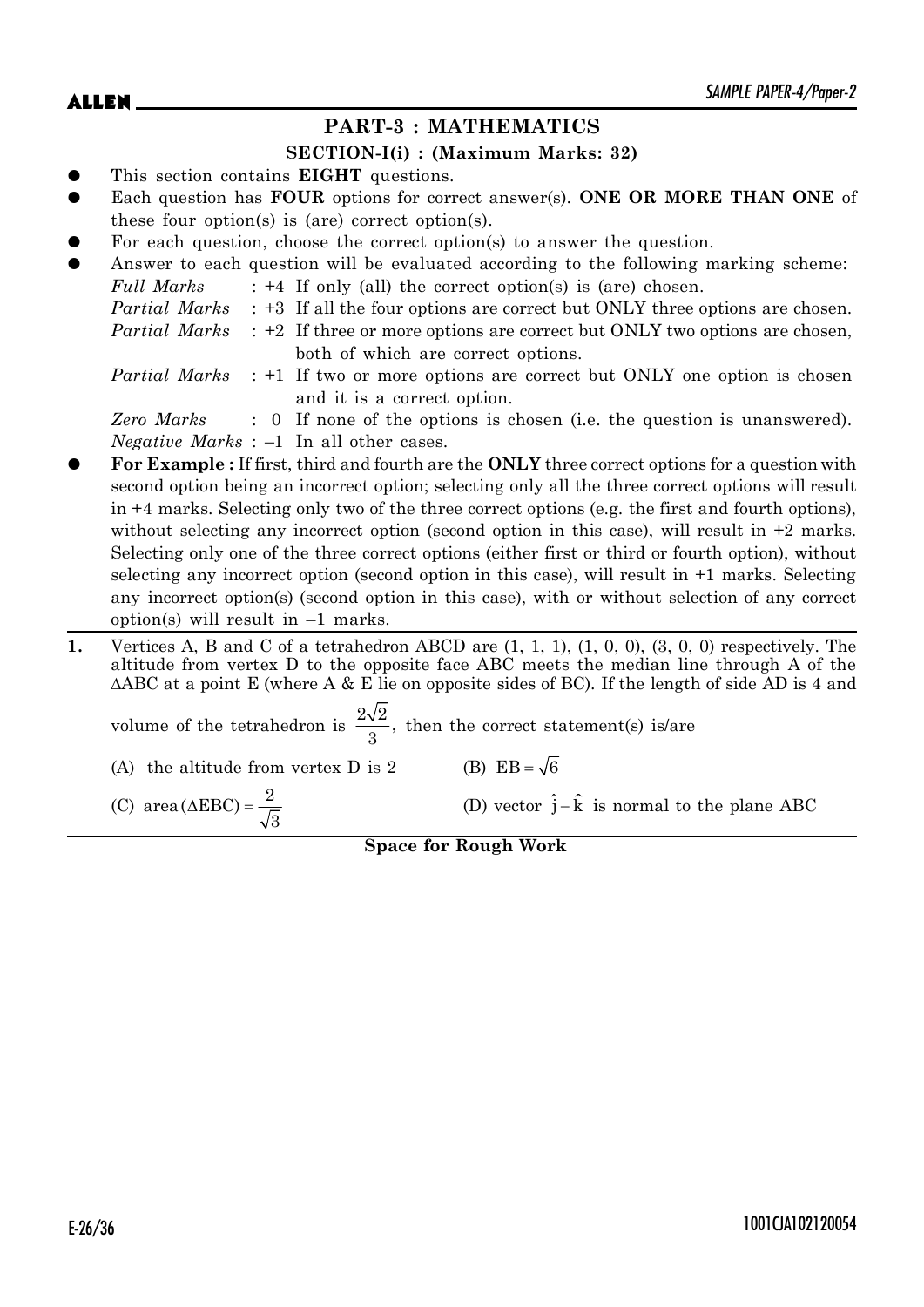2. Consider 
$$
f(x) = \tan^{-1}\left(\frac{|x|}{\sqrt{1-x^2}}\right) + \cos^{-1}\left(\frac{1}{\sqrt{1+x^2}}\right)
$$
 then

(A) maximum value of  $f(x)$  is  $3\pi$ 4 (B) number of integers in the range of f(x) is 3

(C) number of solutions of  $f(x) = 2$  is  $2$ (D) if  $\theta \in \left(\frac{\pi}{4}, \frac{\pi}{2}\right)$  then  $f(\sin \theta) > f(\cos \theta)$ 

**3.** Consider a hyperbola  $x^2 - y^2 - 2x + 4y - 7 = 0$ . If its pair of asymptotes meet two tangents each of slope 2 at P, Q and R, S (in order) then

$$
(A) \quad PQ = \frac{4\sqrt{5}}{\sqrt{3}}
$$

- (B) Latus rectum of hyperbola is 4
- (C) area of quadrilateral PQRS is 12 sq.units
- (D) area of quadrilateral PQRS is 16 sq.units.
- **4.** If x, y, z are three distinct real numbers such that x, 12, y are in H.P. and x, 12, z, y are in increasing A.P. then
	- (A)  $x + z = 18$
	- (B)  $x + z = 24$
	- (C) maximum value of  $\sqrt{(x-3)\sin\alpha (y-10)\cos\beta + 2}$  is 4, where  $\alpha, \beta \in \mathbb{R}$
	- (D) maximum value of  $\sqrt{(x-3)\sin\alpha (y-10)\sin\alpha}$  is 10, where  $\alpha \in \mathbb{R}$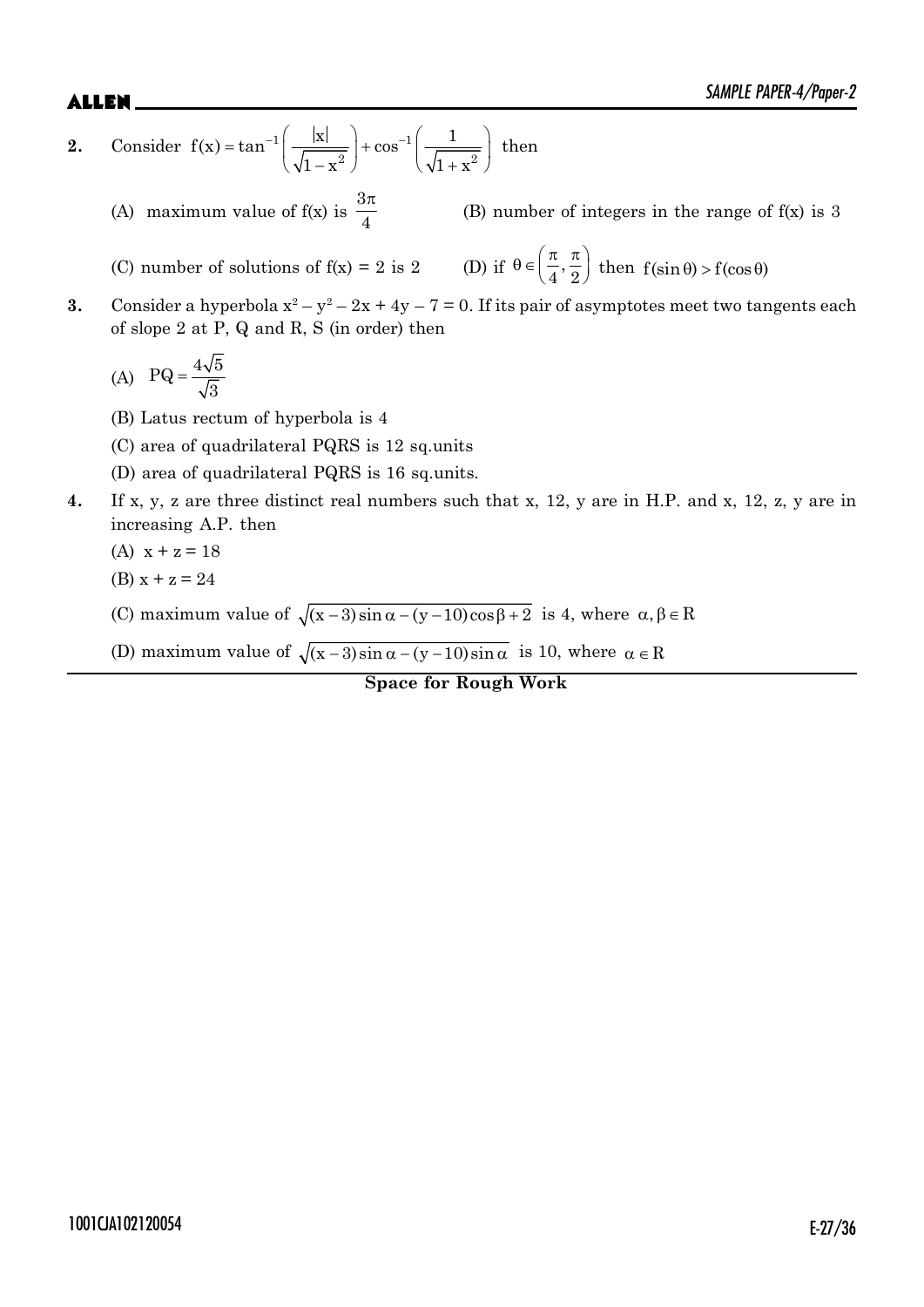**5.** Let  $A(z_1)$ ,  $B(z_2)$ ,  $C(z_3)$  and  $D(z_4)$  be vertices (in anti-clockwise order) of a trapezium (AB || CD) in an argand plane. Let  $|z_1 - z_2| = 4$ ,  $|z_3 - z_4| = 10$  and the diagonals AC and BD intersect at P. It is given that  $\left(\frac{z_4-z_2}{z-z}\right)=\frac{\pi}{2}$  $\left( z_3 - z_1 \right)$  $_4 - 2$  $3 - z_1$  $\arg\left(\frac{z_4 - z_2}{z_3 - z_1}\right) = \frac{\pi}{2}$  and  $\arg\left(\frac{z_3 - z_2}{z_4 - z_1}\right)$  $arg\left(\frac{z_3-z_1}{z_3}\right)$  $z_4 - z_1$  4  $\left(\frac{z_3 - z_2}{z_4 - z_1}\right) = -\frac{\pi}{4}$  then (A) Area of Trapezium is 130  $\frac{30}{3}$  sq. unit (B)  $|CP - DP| = \frac{10}{\sqrt{2}}$  $\overline{21}$  unit (C) area of  $\triangle$  PCB is 200  $\frac{200}{21}$  sq. unit (D) area of  $\triangle$  PCB is 100  $\frac{200}{21}$  sq. unit **6.** If in a triangle ABC,  $\sum \sin \frac{A}{2} = \frac{6}{5}$  and  $\sum I I_1 = 9$  (where  $I_1$ ,  $I_2$ ,  $I_3$  are ex-centres and I is incentre) then (A) the circumradius R is 15/4 (B) the circumradius R is 15/8 (C) the value of  $\sin\left(\frac{\pi-A}{4}\right) \cdot \sin\left(\frac{\pi-B}{4}\right) \cdot \sin\left(\frac{\pi-C}{4}\right)$  is  $\frac{1}{16}$  $\left(\frac{\pi - A}{4}\right) \cdot \sin\left(\frac{\pi - B}{4}\right) \cdot \sin\left(\frac{\pi - C}{4}\right)$  is  $\frac{1}{16}$ (D) the value of  $\sin\left(\frac{\pi-A}{4}\right) \cdot \sin\left(\frac{\pi-B}{4}\right) \cdot \sin\left(\frac{\pi-C}{4}\right)$  is  $\frac{1}{2}$  $\left(\frac{\pi - A}{4}\right) \cdot \sin\left(\frac{\pi - B}{4}\right) \cdot \sin\left(\frac{\pi - C}{4}\right)$  is  $\frac{1}{20}$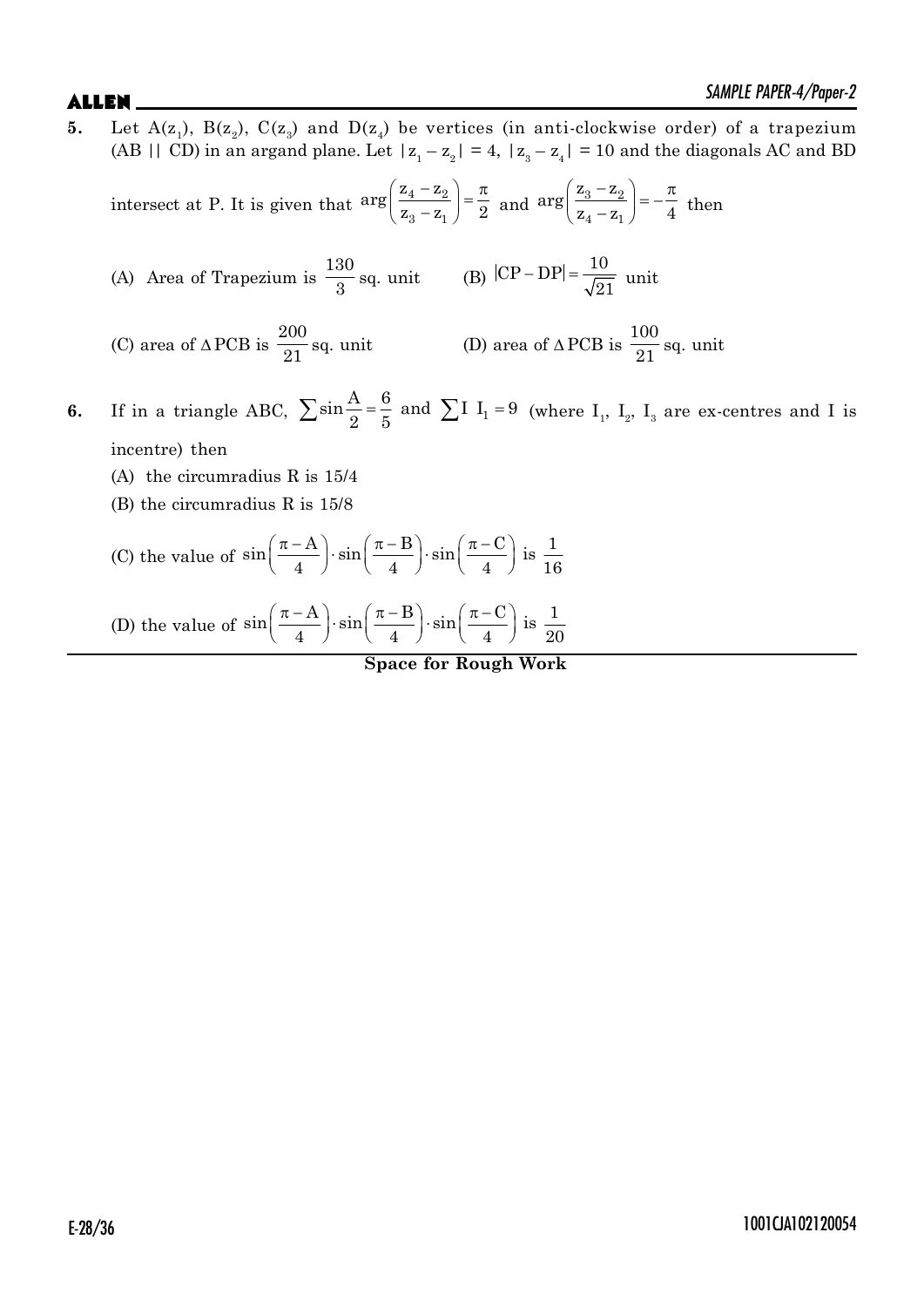- $\blacktriangle$ LLEN  $\blacktriangle$ **7.** Let two sides AB and BC of a  $\triangle ABC$  be represented by  $x - 7y + 3 = 0$  and  $x + y + 3 = 0$ respectively. Incentre I  $(-3-3\alpha, \alpha)$ ,  $\alpha \in \mathbb{R}$  of the triangle lies on the altitude  $x - y - 1 = 0$ through A then
	- (A) The equation of a line representing side AC is  $7x y = 11$
	- (B) The equation of a line representing side AC is  $7x + y = 1$
	- (C) The area of  $\triangle$  ABC is 32  $\frac{3}{3}$  sq. unit
	- (D) The area of  $\triangle$  ABC is 32  $\frac{5}{5}$  sq.unit

**8.** If  $\vec{x} \times \vec{y} = \vec{a}$ ,  $\vec{y} \times \vec{z} = \vec{b}$ ,  $\vec{x} \cdot \vec{b} = \gamma$ ,  $\vec{x} \cdot \vec{y} = 1$  &  $\vec{y} \cdot \vec{z} = 1$  then  $(|\vec{y}|\gamma \neq 0)$ 

(A) 
$$
\vec{y} = \frac{\vec{a} \times \vec{b}}{\gamma}
$$
 (B)  $\vec{x} = \frac{1}{y^2} [\vec{y} - \vec{a} \times \vec{y}]$ 

(C) 
$$
\vec{z} = \frac{1}{y^2} \left[ \vec{y} + \vec{b} \times \vec{y} \right]
$$
 (D)  $\vec{x} = \frac{1}{y^2} \left[ \vec{y} + \vec{a} \times \vec{y} \right]$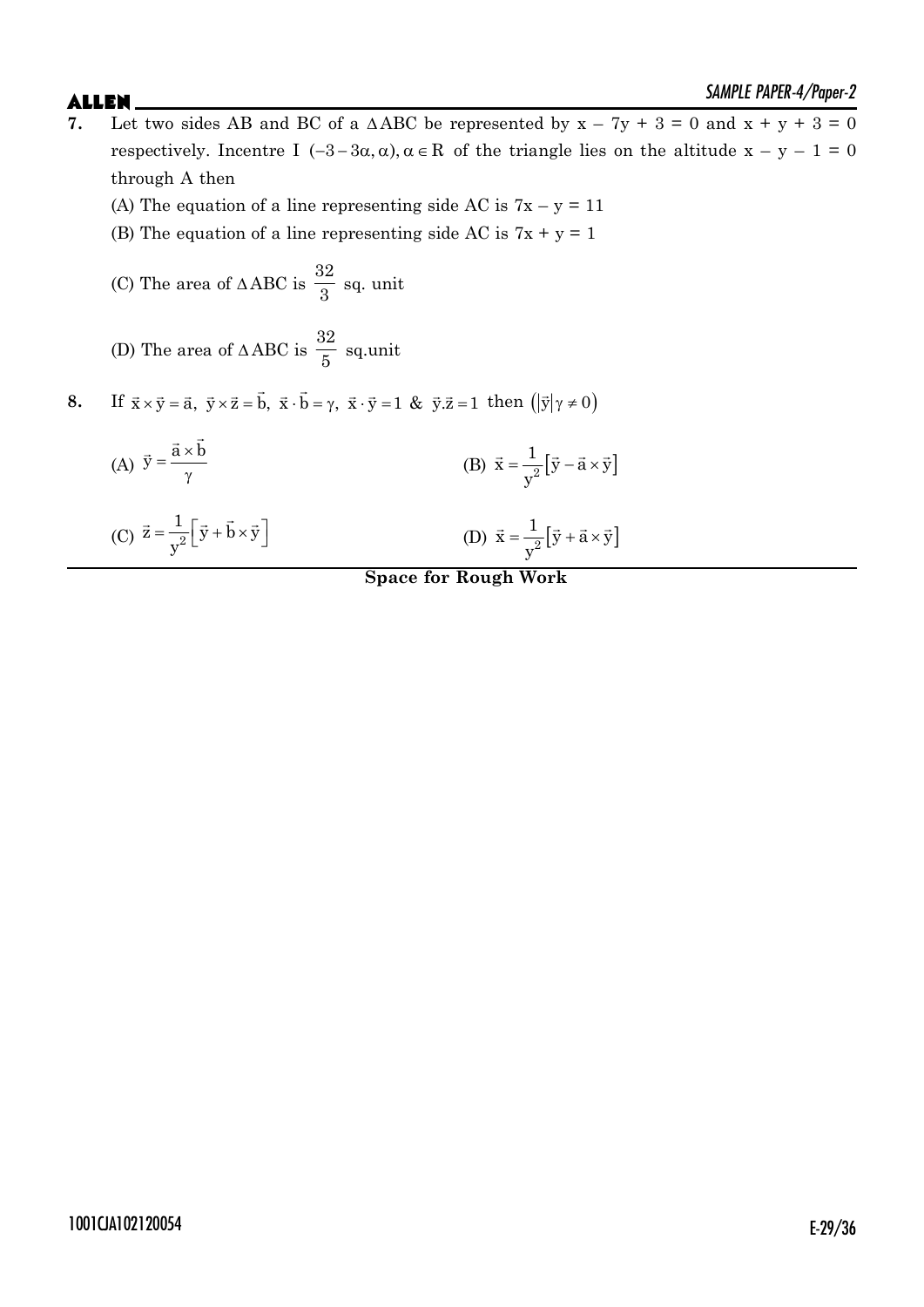## **SECTION–I(ii) : (Maximum Marks : 12)** z This section contains **TWO** List-Match sets. z Each List-Match set has **Two** Multiple Choice Questions. z Each List-Match set has two lists : **List-I** and **List-II List-I** has **Four** entries  $(I)$ ,  $(II)$ ,  $(III)$  and  $(IV)$  and  $List-II$  has  $Six$  entries  $(P)$ ,  $(Q)$ ,  $(R)$ ,  $(S)$ ,  $(T)$ and (U) z **FOUR** options are given in each Multiple Choice Question based on **List-I** and **List-II** and **ONLY ONE** of these four options satisfies the condition asked in the Multiple Choice Question. Answer to each question will be evaluated according to the following marking scheme : *Full Marks* : +3 If ONLY the option corresponding to the correct combination is chosen. *Zero Marks* : 0 If none of the options is chosen (i.e., the question is unanswered); *Negative Marks* : –1 In all other cases **9. Answer the following by appropriately matching the lists based on the information given in the paragraph.** Let  $A = \{1, 3, 5, 7\}$  and  $B = \{2, 4, 6, 8\}$  and  $f : A \rightarrow B$  is a function defined from set A to set B. **List-I List-II** (I) Number of functions, that satisfy condition (P) 24  $i + f(i) < 10$ ; where  $i = 1, 3, 5, 7$ ; is (II) Number of functions, that satisfy (Q) 17  $f(i) \neq 1 + i$ , where  $i = 1, 3, 5, 7$ ; is (III) Number of one-one and onto function, (R) 9 that satisfy condition  $f(i) \neq 1 + i$ , where  $i = 1, 3, 5, 7$ ; is (IV) If number of many one functions from (S) 29  $f : A \rightarrow B$  is k, then k is divisible by (T) 81 (U) 14 Which of the following is correct combination ? (A) (I), (S) (B) (II), (P) (C) (III) (R) (D) (IV) (Q)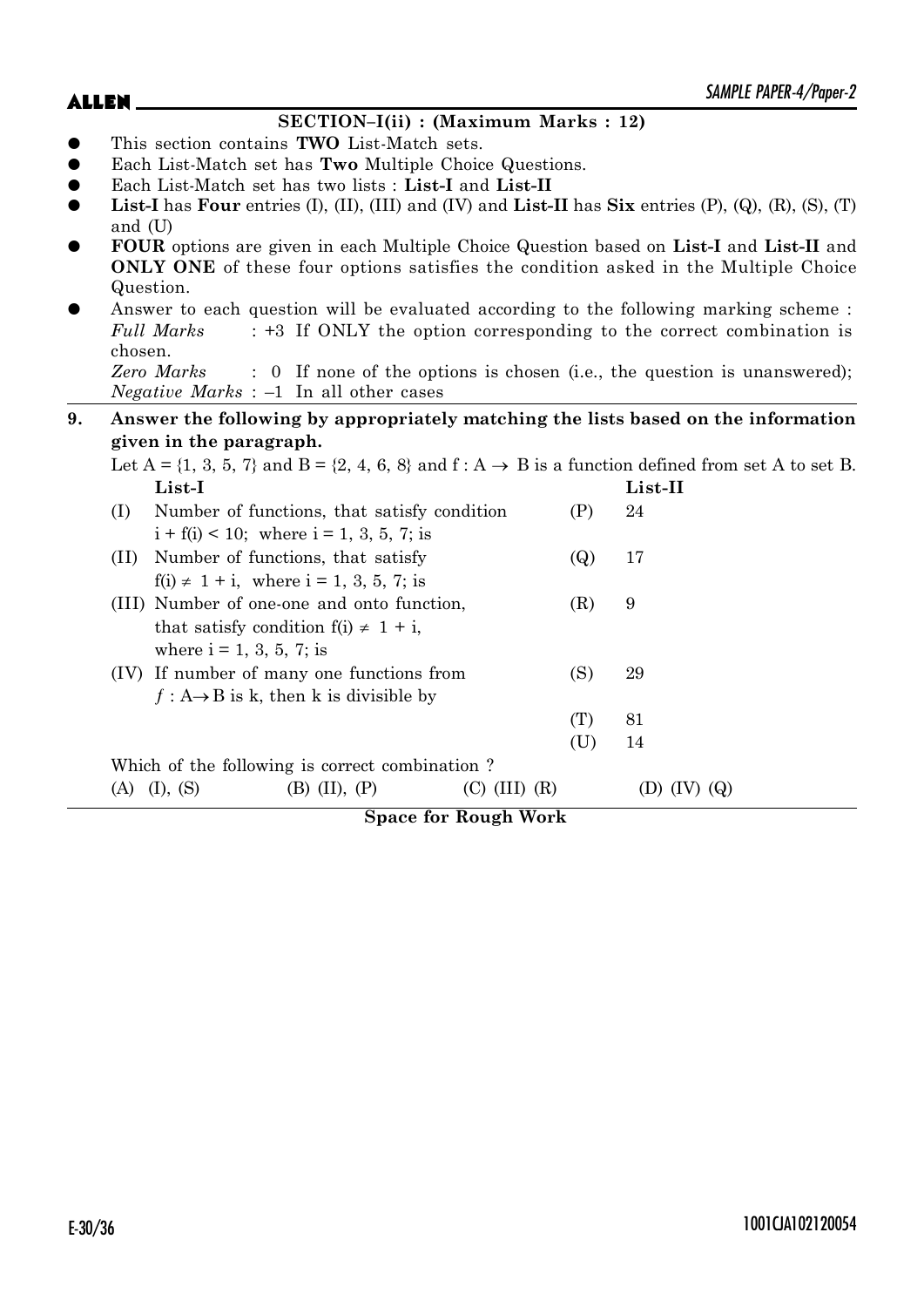| 10. |                         | Answer the following by appropriately matching the lists based on the information                                      |                   |                  |                  |  |  |  |  |
|-----|-------------------------|------------------------------------------------------------------------------------------------------------------------|-------------------|------------------|------------------|--|--|--|--|
|     | given in the paragraph. |                                                                                                                        |                   |                  |                  |  |  |  |  |
|     |                         | Let $A = \{1, 3, 5, 7\}$ and $B = \{2, 4, 6, 8\}$ and $f : A \rightarrow B$ is a function defined from set A to set B. |                   |                  |                  |  |  |  |  |
|     |                         | List-I                                                                                                                 |                   | List-II          |                  |  |  |  |  |
|     | (I)                     | Number of functions, that satisfy condition                                                                            |                   | (P)              | 24               |  |  |  |  |
|     |                         | $i + f(i) < 10$ ; where $i = 1, 3, 5, 7$ ; is                                                                          |                   |                  |                  |  |  |  |  |
|     | (II)                    | Number of functions, that satisfy                                                                                      | $\left( Q\right)$ | 17               |                  |  |  |  |  |
|     |                         | $f(i) \neq 1 + i$ , where $i = 1, 3, 5, 7$ ; is                                                                        |                   |                  |                  |  |  |  |  |
|     |                         | (III) Number of one-one and onto function,                                                                             | (R)               | 9                |                  |  |  |  |  |
|     |                         | that satisfy condition $f(i) \neq 1 + i$ ,                                                                             |                   |                  |                  |  |  |  |  |
|     |                         | where $i = 1, 3, 5, 7$ ; is                                                                                            |                   |                  |                  |  |  |  |  |
|     |                         | (IV) If number of many one functions from                                                                              | (S)               | 29               |                  |  |  |  |  |
|     |                         | $f: A \rightarrow B$ is k, then k is divisible by                                                                      |                   |                  |                  |  |  |  |  |
|     |                         |                                                                                                                        | (T)               | 81               |                  |  |  |  |  |
|     |                         |                                                                                                                        | (U)               | 14               |                  |  |  |  |  |
|     |                         | Which of the following is correct combination?                                                                         |                   |                  |                  |  |  |  |  |
|     |                         | $(B)$ (II) (U)<br>$(C)$ (III) $(Q)$<br>(A)(I)(T)                                                                       |                   |                  | (D) $(IV)$ $(S)$ |  |  |  |  |
| 11. |                         | Consider, $f(x) = \frac{x^2}{1 + x^2}$ and $g(x) = px$ , $p \in R$ .                                                   |                   |                  |                  |  |  |  |  |
|     |                         | List-I                                                                                                                 |                   |                  | List-II          |  |  |  |  |
|     | (I)                     | If $f(x) = g( x )$ has exactly three distinct                                                                          | (P)               | $\boldsymbol{0}$ |                  |  |  |  |  |
|     |                         | solutions then value of 2p is                                                                                          |                   |                  |                  |  |  |  |  |
|     | (II)                    | If $f(x) = g( x )$ has exactly five distinct                                                                           | $\left( Q\right)$ | $\overline{5}$   |                  |  |  |  |  |
|     |                         | solutions then no. of integers in range of p is                                                                        |                   |                  |                  |  |  |  |  |
|     |                         | (III) Number of distinct tangents that can be drawn                                                                    | (R)               | $\mathbf{1}$     |                  |  |  |  |  |
|     |                         | to the curve $y = f(x)$ from the origin is                                                                             |                   |                  |                  |  |  |  |  |
|     |                         |                                                                                                                        |                   |                  |                  |  |  |  |  |
|     |                         | (IV) Number of points on curve $\frac{g(x)}{f(x)}$ , $(p \neq 0)$                                                      | (S)               | $\overline{2}$   |                  |  |  |  |  |
|     |                         | where tangent is parallel to x-axis, is                                                                                |                   |                  |                  |  |  |  |  |
|     |                         |                                                                                                                        | (T)               | $\overline{4}$   |                  |  |  |  |  |
|     |                         |                                                                                                                        | (U)               | 3                |                  |  |  |  |  |
|     |                         | Which of the following is correct combination?                                                                         |                   |                  |                  |  |  |  |  |
|     |                         | $(A)$ $(I)(Q)$<br>$(B)$ $(II)(T)$<br>$(C)$ $(III)(R)$                                                                  |                   |                  | (D) $(IV)(S)$    |  |  |  |  |
|     |                         |                                                                                                                        |                   |                  |                  |  |  |  |  |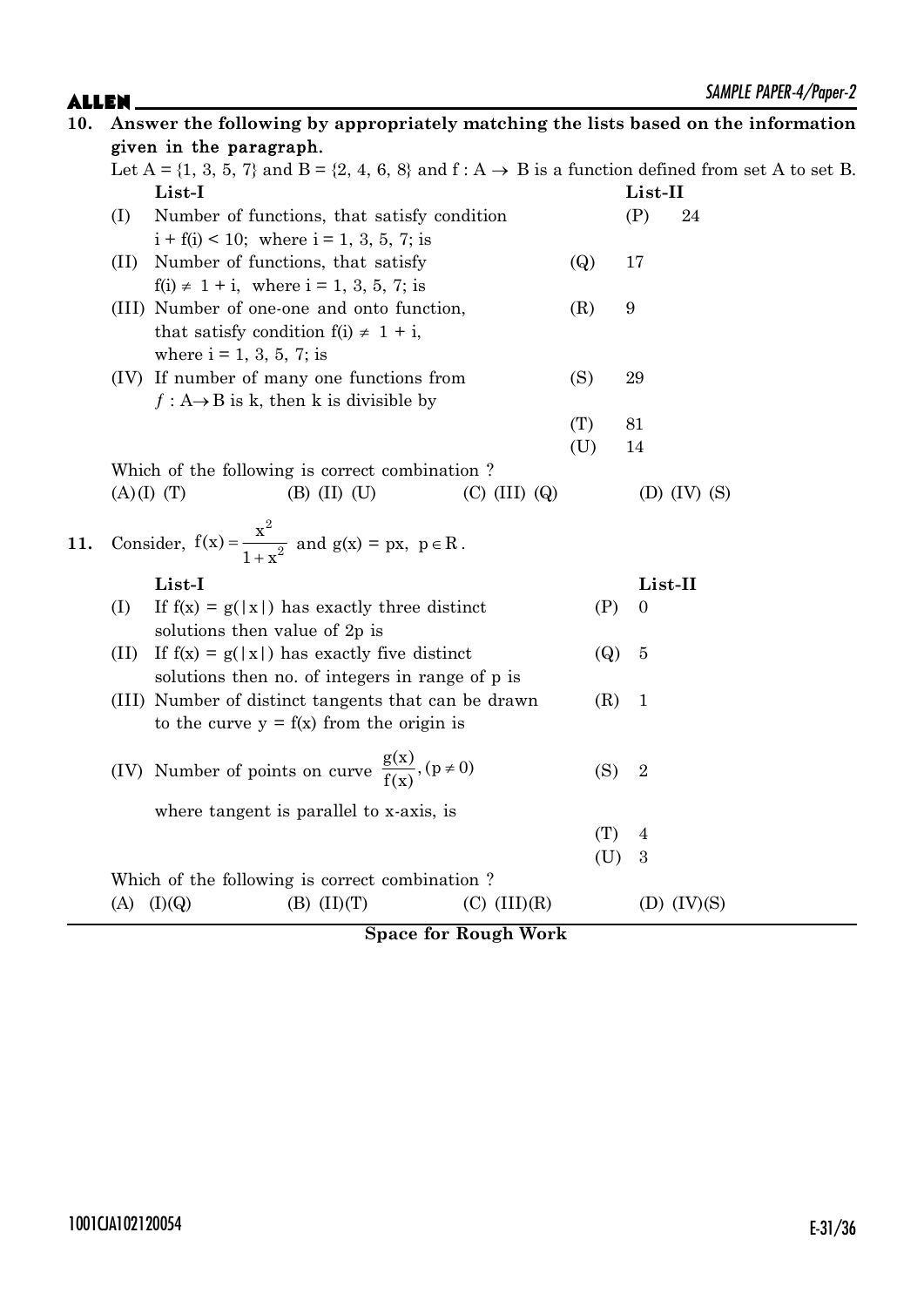| 12. |                                                                                                          | Consider, $f(x) = \frac{x^2}{1 + x^2}$ and $g(x) = px$ , $p \in R$ .                            |                 |                  |     |                |
|-----|----------------------------------------------------------------------------------------------------------|-------------------------------------------------------------------------------------------------|-----------------|------------------|-----|----------------|
|     |                                                                                                          | $List-I$                                                                                        |                 |                  |     | List-II        |
|     | (I)                                                                                                      | If $f(x) = g( x )$ has exactly three distinct<br>solutions then value of 2p is                  |                 |                  | (P) | $\theta$       |
|     | (11)                                                                                                     | If $f(x) = g( x )$ has exactly five distinct<br>solutions then no. of integers in range of p is | 5               |                  |     |                |
|     | (III) Number of distinct tangents that can be drawn<br>(R)<br>to the curve $y = f(x)$ from the origin is |                                                                                                 |                 |                  |     | - 1            |
|     |                                                                                                          | (IV) Number of points on curve $\frac{g(x)}{f(x)}$ , $(p \neq 0)$                               |                 |                  | (S) | $\overline{2}$ |
|     |                                                                                                          | where tangent is parallel to x-axis, is                                                         |                 |                  |     |                |
|     |                                                                                                          |                                                                                                 | (T)             | 4                |     |                |
|     |                                                                                                          |                                                                                                 | (U)             | 3                |     |                |
|     |                                                                                                          | Which of the following is correct combination?                                                  |                 |                  |     |                |
|     | (A)                                                                                                      | (L)(U)                                                                                          | $(B)$ $(II)(P)$ | $(C)$ $(III)(S)$ |     |                |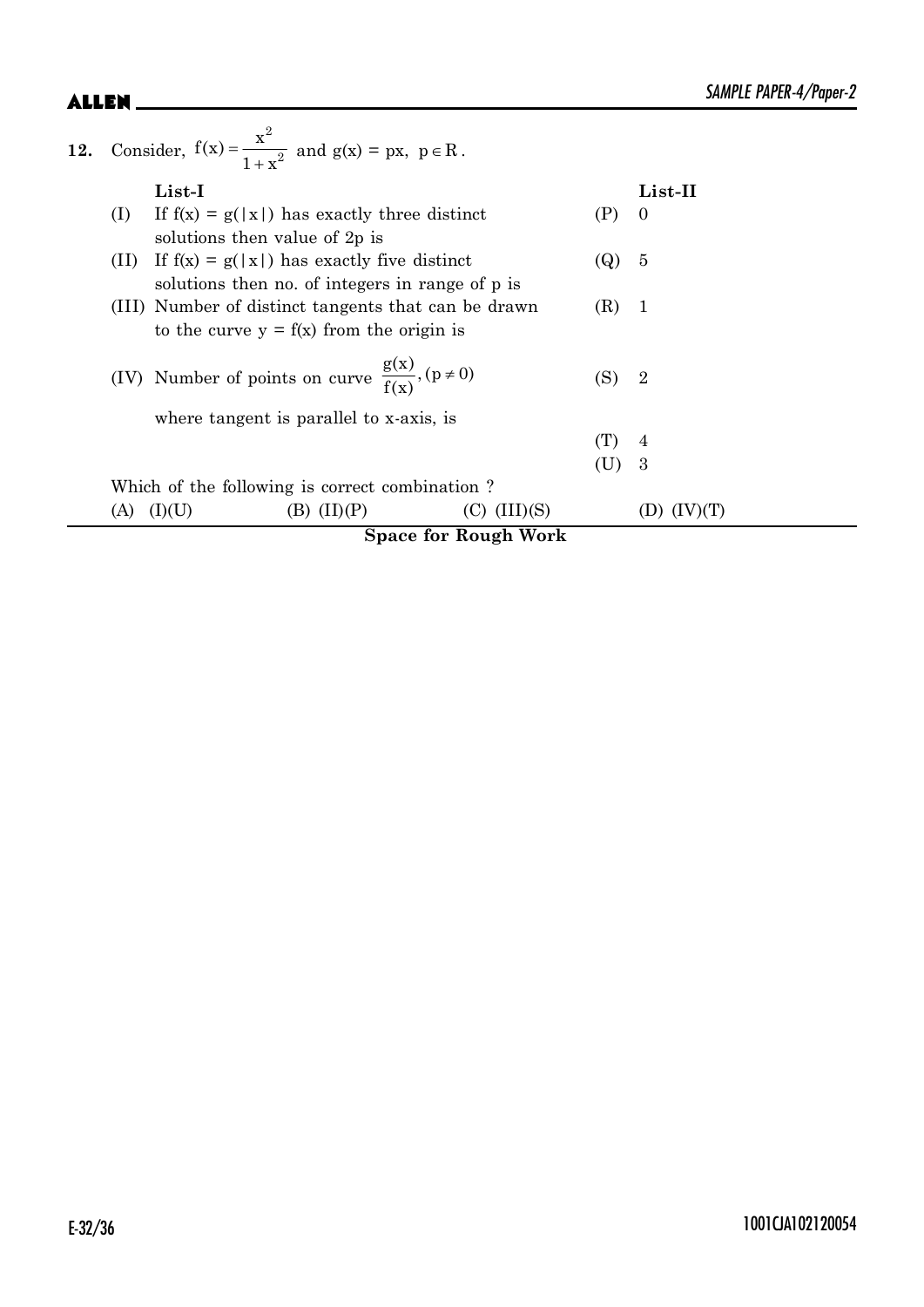# **SECTION-II : (Maximum Marks: 18)**

- This section contains **SIX** questions.
- The answer to each question is a **NUMERICAL VALUE**.
- For each question, enter the correct numerical value (in decimal notation, truncated/roundedoff to the **second decimal place**; e.g. 6.25, 7.00, –0.33, –.30, 30.27, –127.30, if answer is 11.36777..... then both 11.36 and 11.37 will be correct) by darken the corresponding bubbles in the ORS.

**For Example :** If answer is –77.25, 5.2 then fill the bubbles as follows.



Answer to each question will be evaluated according to the following marking scheme: *Full Marks* : +3 If ONLY the correct numerical value is entered as answer. *Zero Marks* : 0 In all other cases.

1. If the value of 
$$
\sum_{k=0}^{7} \left( \frac{{}^{7}C_{k}}{^{14}C_{k}} \sum_{r=k}^{14} \left( {}^{r}C_{k} \right) \left( {}^{14}C_{r} \right) \right)
$$
 is a<sup>b</sup>, where a and b are relative prime, then (a + b) is

**2.** If  $\alpha, \beta, \gamma, \delta$  are the roots of the equation  $x^4 - x^3 - x^2 - 1 = 0$  and consider  $P(x) = x^6 - x^5 - x^3 - x^2 - x$ . Then the value of  $P(\alpha) + P(\beta) + P(\gamma) + P(\delta)$  is

3. If 
$$
\int \frac{\left(\frac{2}{3} + x^2\right) dx}{3 - 4\sqrt{3}x + 9x^4} = \frac{1}{6\sqrt{6}} \tan^{-1} \left(\frac{\sqrt{3}x + 1}{\sqrt{2}}\right) - \frac{1}{6\sqrt{3}} \cdot \frac{1}{f(x)} + C
$$
, where C is constant of integration and  $x \neq \frac{1}{\sqrt{3}}$ ,  $f(0) = -1$ , then value of  $f(\sqrt{3})$  is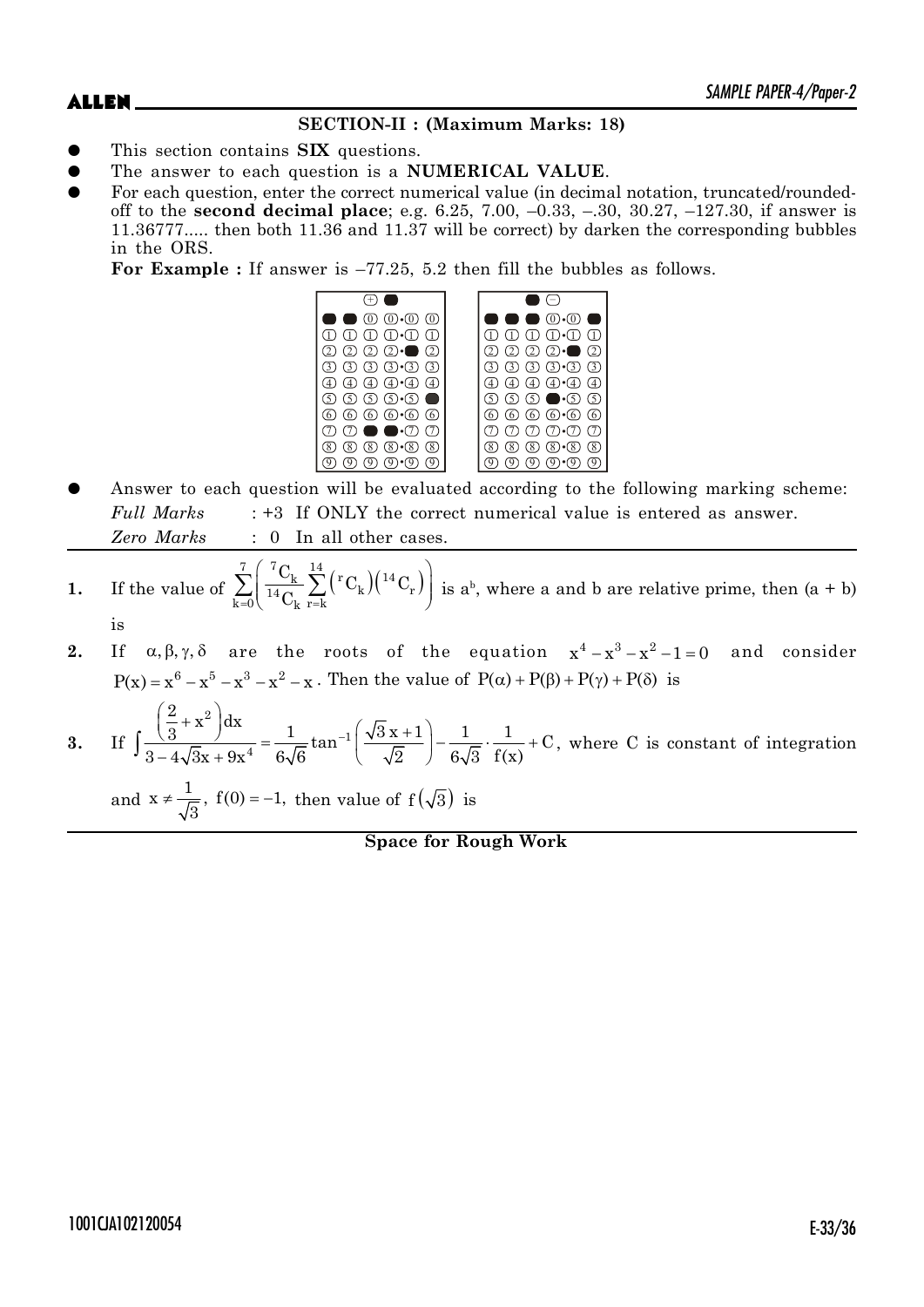- **4.** Let  $f : (-1, \infty) \to (0, \infty)$  be a differentiable function satisfying  $f(x) \cdot f(yf(x)) = f(x + y) \forall x, y$ (for which f is well defined in given domain) and  $f(0) = -1$  and  $f(0) = 1$  then area of the region bounded by the curve  $y = \frac{1}{x+1}$  $y = \frac{f(x)}{x+1}$  and the coordinate axes is **5.** The value of  $(xe^{-x} + x^2e^{-2x} + x^3e^{-3x} + ... \infty)$  $\lim_{x\to\infty} \frac{(xe^{-x} + x^2e^{-2x} + x^3e^{-3x} + ....}{(ln(1+x))^{-1}}$  $(ln(1 + x))$  $-x + z^2e^{-2x} + z^3e^{-3}$  $\lim_{x \to \infty}$   $(\ln(1+x))^2$  $f + x^2 e^{-2x} + x^3 e^{-3x} + ... \infty$  $^{+}$ is equal to
- **6.** Suppose a function f(x) has an inverse function  $g(x)$ . If  $f(3) = 4$ ,  $f'(3) = \left(\frac{2}{5}\right)^{1/3}$ 5  $=\left(\frac{2}{5}\right)^{1/3}$  and  $f''(3) = -\frac{4}{7}$ , 7  $=$   $$ then  $g''(4)$  is equal to